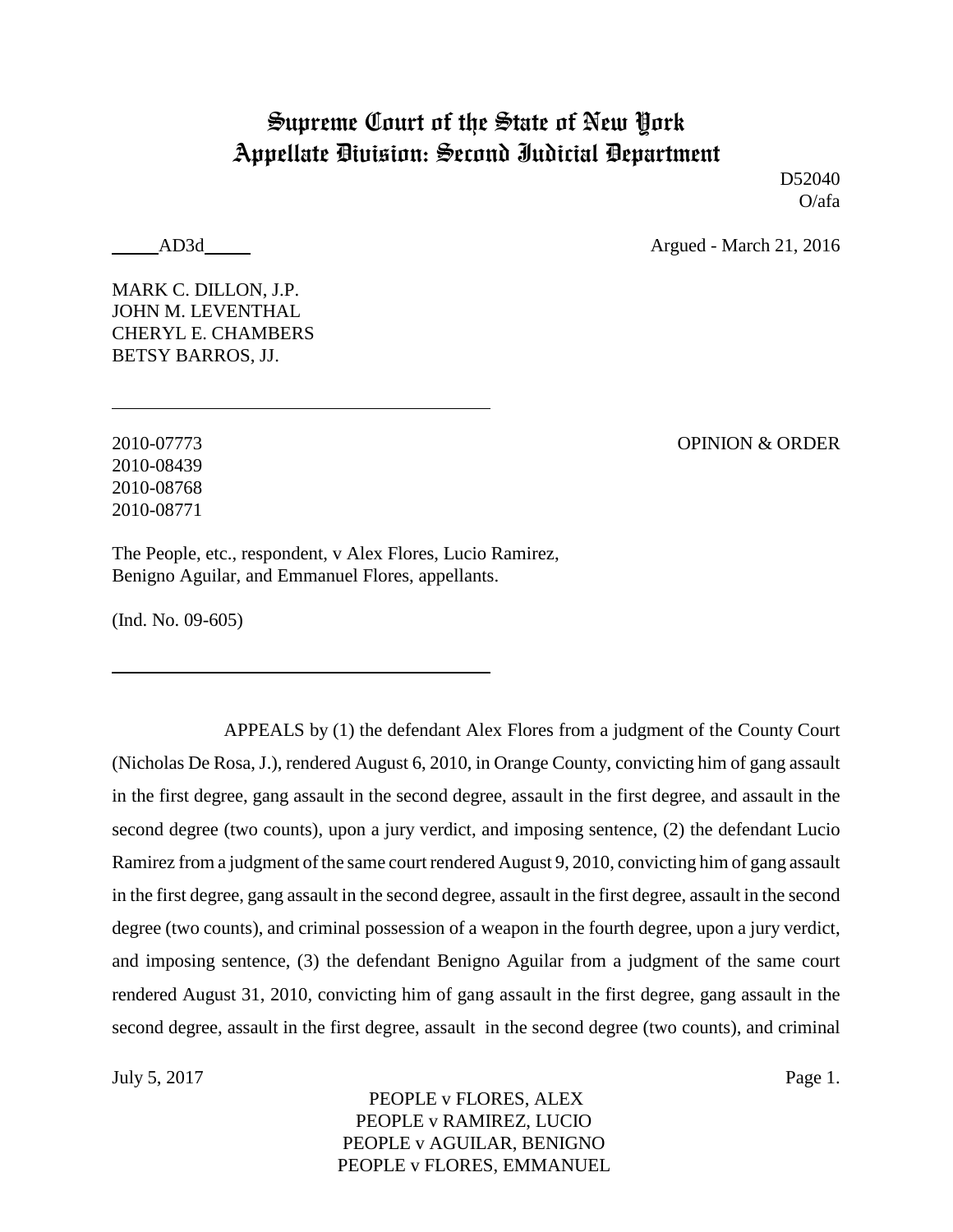possession of a weapon in the fourth degree, upon a jury verdict, and imposing sentence, and (4) the defendant Emmanuel Flores from a judgment of the same court rendered August 31, 2010, convicting him of gang assault in the first degree, gang assault in the second degree, assault in the first degree, and assault in the second degree (two counts), upon a jury verdict, and imposing sentence. The appeal by the defendant Lucio Ramirez brings up for review the denial, after a hearing, of that branch of his omnibus motion which was to suppress identification testimony.

Leonard J. Levenson, New York, NY, for appellants.

David M. Hoovler, District Attorney, Goshen, NY (Robert H. Middlemiss of counsel), for respondent.

#### LEVENTHAL, J.

In these consolidated appeals, where one brief was filed on behalf of all four defendants, several issues are presented relating to the empaneling of an anonymous jury. We hold that the trial court's empaneling of an anonymous jury, in violation of CPL 270.15, deprived the defendants of their right to a fair trial, and that error cannot be deemed harmless. Accordingly, we reverse the judgments of conviction and order a new trial.

#### **Background**

The defendants, having been accused of multiple crimes, including gang assault in the first degree, were tried together. Before jury selection began, the attorneys for the defendants learned that the County Court intended to withhold the names of the prospective jurors, and instead identify them by only numbers. The attorney for the defendant Emmanuel Flores objected to the procedure, stating, in part:

> "The Court, I believe, intends today to only work from numbers for jurors, like anonymous jurors, rather than giving their names, and on the record I wish to object to the nature of that proceeding, given the fact that this is a gang assault case. The Court has allowed under *Ventimeglia* [*People v Ventimiglia*, 52 NY2d 350] evidence of gang membership somehow impacting on it, and the jurors are going to be led to believe before we even get to the point of taking testimony that there is some big secret event that they would have to be protected from. And I highly object to it. I find it irregular. Thank you."

July 5, 2017 Page 2.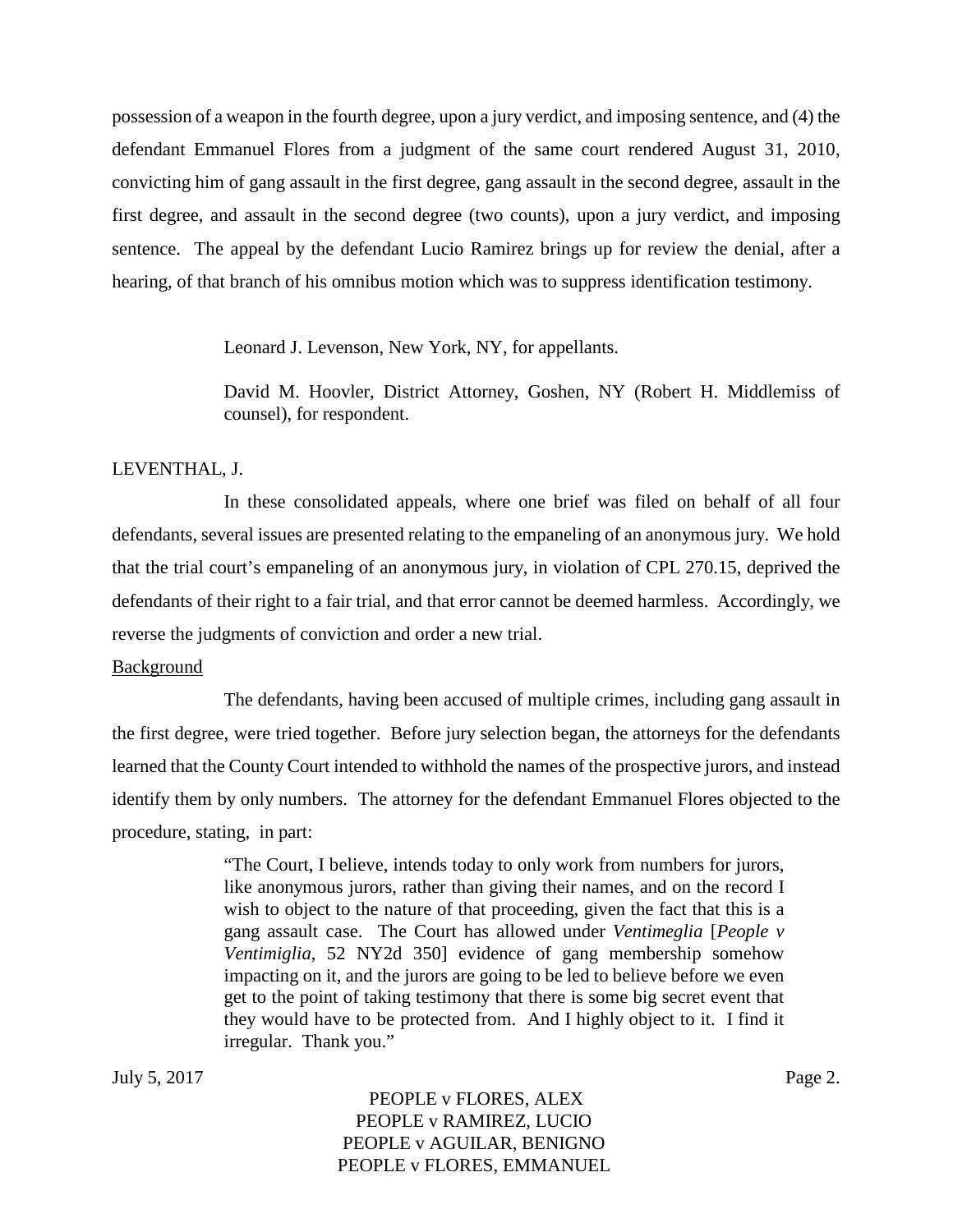The attorney for the defendant Lucio Ramirez joined in the oral application. Ramirez's attorney proposed, "[a]s a compromise," that the names of the prospective jurors be made available to the attorneys, but that the attorneys not publicly disclose them.

The other two defense attorneys also joined in the application. The attorney for the defendant Benigno Aguilar suggested that the court could come up with a way of revealing the names of the prospective jurors only to the attorneys. Additionally, Aguilar's attorney urged, "it's going to highlight for . . . these jurors, that this is a gang case in which they have to be concerned for their safety. That has not been shown, and I would object."

The County Court responded:

"There is no constitutional right for the attorneys of the defendants or for the defendants themselves to actually know the names of the jurors. I am aware of no cases that prohibit anything like that. It's done almost as a matter of course in many jurisdictions.

"Again, I'm not going to provide the names to counsel since they then have a duty to provide them to their clients since they are not going to be able to withhold anything from their clients.

"In any event, the numbers will stand, and your objection is part of the record. So noted."

In further discussion, the County Court stated, "[t]his is a tempest in a teapot. There is no constitutional right to have the names of the jury members published. There is none, and in many jurisdictions it's done just as a matter of course." The court added, "I think we're probably going to do it in every trial that we're going to do."

Later, the attorney for Emmanuel Flores argued that an anonymous jury was not permitted under "the statute" (at a later point, that attorney referred to "270.15"), but the County Court declined to change its prior determination. Thereafter, prospective jurors, and, subsequently, sworn jurors, were identified by assigned numbers and not by their names.

Following a lunch recess, the County Court stated, in part:

"There was an objection with regard to this having numbers for the jury. I just want to be real clear about this because when I told you before I've been doing this for almost 22 years now. . .

July 5, 2017 Page 3.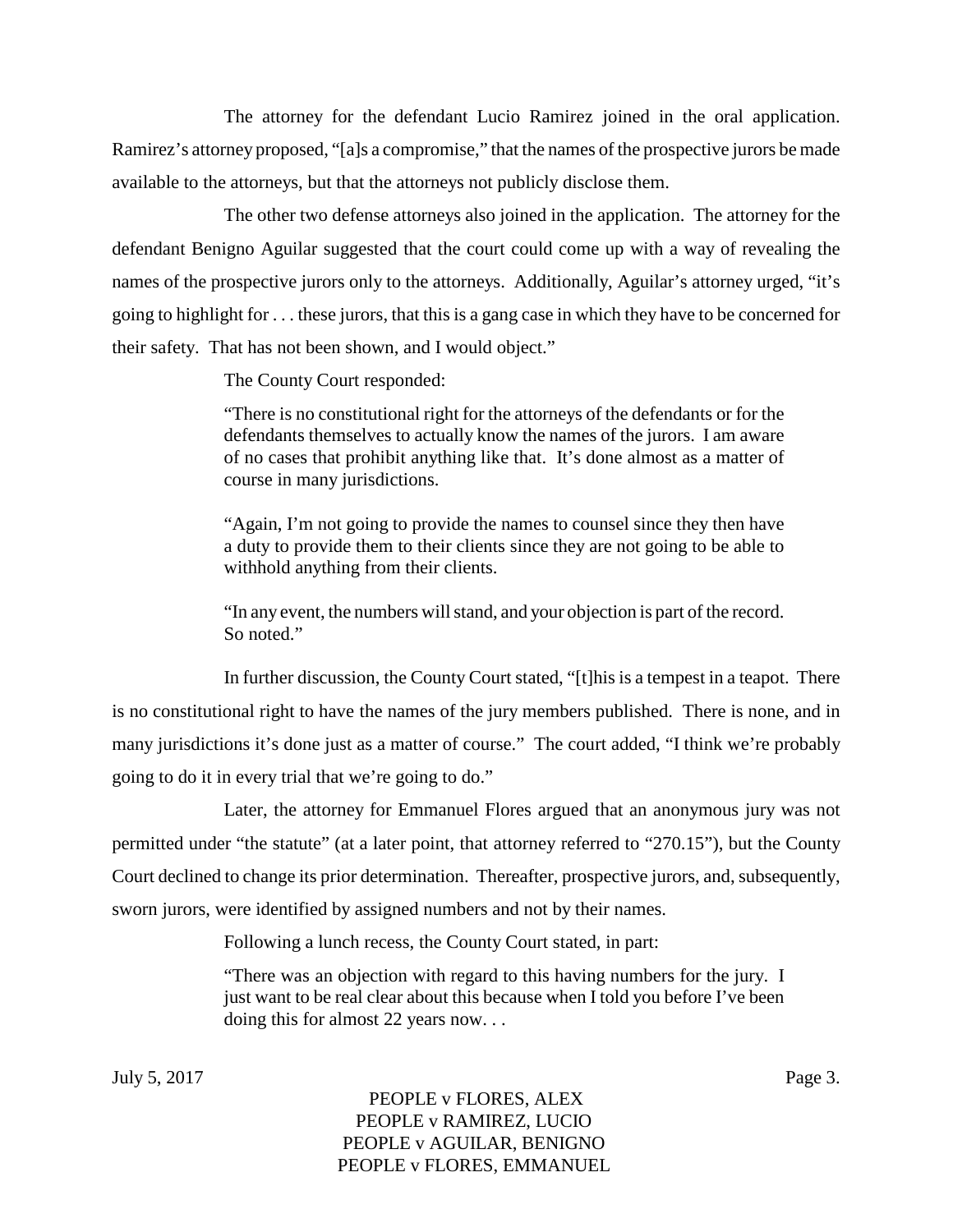"I know the last five years an increasing number of jurors told me that A, they feel uncomfortable walking in and out of the courtroom to their cars; B, they feel really uncomfortable giving their names, especially in violent felonies. And after speaking to [the Commissioner of Jurors] about it, she told me that's exactly the same feedback she gets, that jurors are uncomfortable about those two things, especially having their names in the courtroom.

"Now, my intent is to get as many jurors as we can possibly get to serve. And I think that because of that, I think that it limits the number of jurors that we get because they don't want to go through that worry and stress . . . about this because these are violent felonies. You know and I know we deal with this stuff every day, jurors don't. And that's the reason. It's not specifically this case, but that's the reason it's happening more and more and more often.

"So that's the reason."

The attorney for Emmanuel Flores said that although he "respect[ed] the decision," he requested that the court explain its reason to the prospective jurors so that the prospective jurors would not think that there was some other reason that their names were not being used.

The County Court responded that prospective jurors would not know that, usually, their names would be revealed, and that raising the issue might be prejudicial to the defendants. The court said that it would give an instruction about not using the names of the prospective jurors "[i]f all four of you [defense attorneys] agree to that . . . but I won't do it over anybody's objection." The attorney for Ramirez objected to the instruction and renewed his "objection to the anonymous procedure." The court said that, since not all the defense attorneys consented, it would not give an instruction.

In continued discussion, the prosecutor and the attorney for the defendant Emmanuel Flores cited to trial court decisions holding that anonymous juries were impermissible. The County Court commented that it found no controlling authority holding that anonymous juries were impermissible. The court stated that it knew that anonymous juries had been used in the past.

The next day, Aguilar's attorney argued that an anonymous jury would preclude the attorneys from speaking with the jurors following trial in an effort to impeach the verdict "if it comes to that." The County Court stated that it would adhere to its determination. Aguilar's attorney

July 5, 2017 Page 4.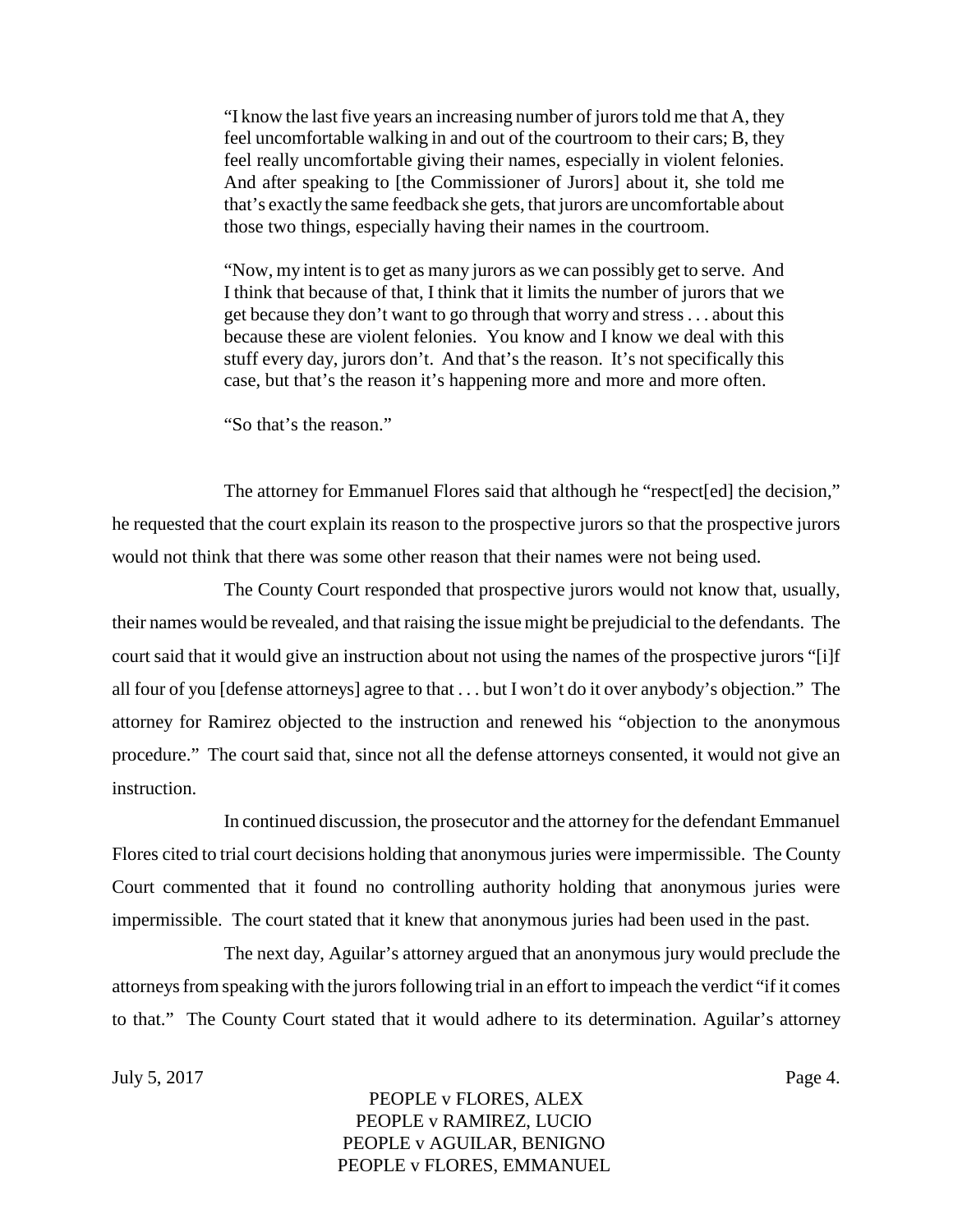requested that the court maintain the names of the selected jurors. The court agreed to the request and, when Ramirez's attorney joined in the request, the court responded, "I assume all of you do."

Jurors were sworn on a Friday. On the next court date, a juror brought a concern to the court's attention. The juror, under oath, said that as she walked to her car parked in the court parking lot on Friday afternoon, one of the defendants, who was in the presence of approximately eight other people, stood in front of her car and stared at her as she was "going into the car." Noticing this defendant staring at her, the juror felt "[u]ncomfortable, a little intimidated." The defendant was Aguilar, who was the only defendant free on bail.

The County Court excused that juror from the jury. The prosecutor made an oral application to revoke Aguilar's bail. The prosecutor argued that there was "clear intimidation of a juror." In denying the prosecutor's application, the court commented, in part, "[b]ecause the jury parking was not segregated, I don't know where this [defendant's] car was. I don't know whether he was at his car, he was near his car, I just don't know."

During the course of the trial, the People presented evidence that the defendants were part of a group that surrounded the victim, kicked him, hit him with weapons, and stabbed him. Allegedly, the defendants were members of a gang and the victim was a member of a rival gang.

The jury found each defendant guilty of multiple crimes including gang assault in the first degree. The County Court rendered judgments of conviction. Each defendant appeals from his respective judgment of conviction. This Court, by decision and order on motion, inter alia, granted that branch of the defendants' motion which was to consolidate the appeals. We reverse the judgments of conviction and order a new trial.

#### The County Court Erred in Empaneling an Anonymous Jury

The defendants argue that the County Court contravened CPL 270.15(1)(a) by empaneling an anonymous jury. The People respond that the defendants' contention is unpreserved for appellate review, and that, in any event, empaneling an anonymous jury was proper under the circumstances of this case.

Initially, we reject the People's claim that the issue of whether the County Court properly empaneled an anonymous jury is unpreserved for appellate review. Before jury selection began, the attorney for Emmanuel Flores objected to the court empaneling an anonymous jury, July 5, 2017 Page 5.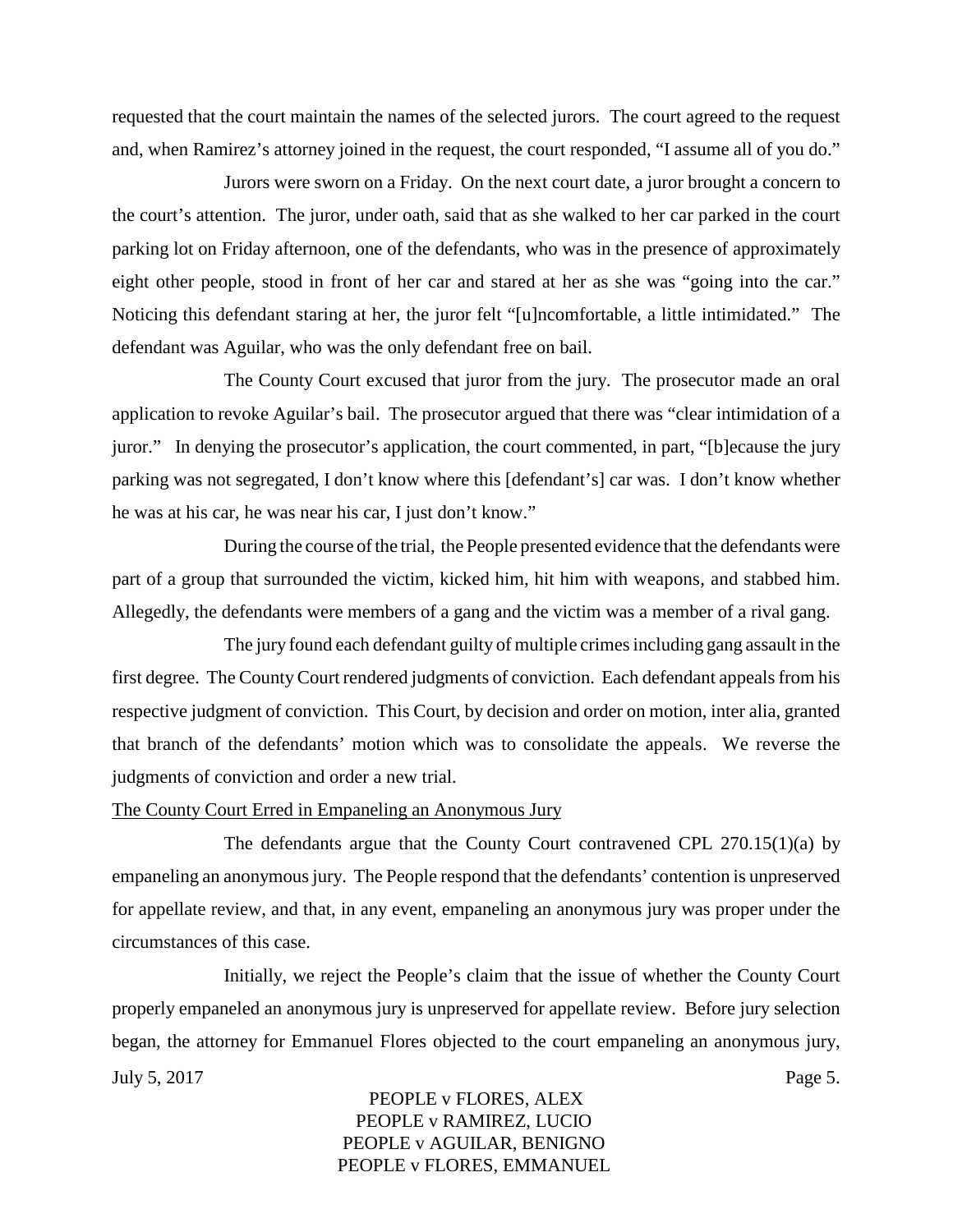stating, in part, that this was a gang assault case, that the court ruled that it would permit evidence relating to gang membership, and that "the jurors are going to be led to believe before we even get to the point of taking testimony that there is some big secret event that they would have to be protected from." The other defense attorneys joined in the objection. Aguilar's attorney urged, "it's going to highlight for this, these jurors, that this is a gang case in which they have to be concerned for their safety. That has not been shown, and I would object." Thus, the defense attorneys registered specific protests to the court empaneling an anonymous jury at a time when the court had an opportunity to change its ruling. Under the circumstances, the defendants' contention is preserved for appellate review (*see* CPL 470.05[2]).

Turning to the issue of whether empaneling an anonymous jury contravened CPL 270.15(1)(a), we begin by noting that a court, in interpreting a statute, should attempt to effectuate the intent of the Legislature (*see Majewski v Broadalbin-Perth Cent. School Dist.,* 91 NY2d 577, 583). The best evidence of the Legislature's intent is the text of the statute itself (*see Matter of Theroux v Reilly,* 1 NY3d 232, 239). Where the statutory language is clear and unambiguous, a court should construe it so as to give effect to the plain meaning of the words used (*see Commonwealth of the N. Mariana Is. v Canadian Imperial Bank of Commerce,* 21 NY3d 55, 60).

 $CPL 270.15(1)(a)$  provides, in part, "the court shall direct that the names of not less than twelve members of the panel be drawn and called as prescribed by the judiciary law."

CPL 270.15(1-a) provides:

"The court may for good cause shown, upon motion of either party or any affected person or upon its own initiative, issue a protective order for a stated period regulating disclosure of the business or residential address of any prospective or sworn juror to any person or persons, other than to counsel for either party. Such good cause shall exist where the court determines that there is a likelihood of bribery, jury tampering or of physical injury or harassment of the juror."

Read together, these sections of CPL 270.15 prohibit a trial court from withholding the names of prospective jurors. The plain language of CPL  $270.15(1)(a)$  provides that the names be called. CPL 270.15(1-a) allows for the issuance of a protective order regulating disclosure of

July 5, 2017 Page 6.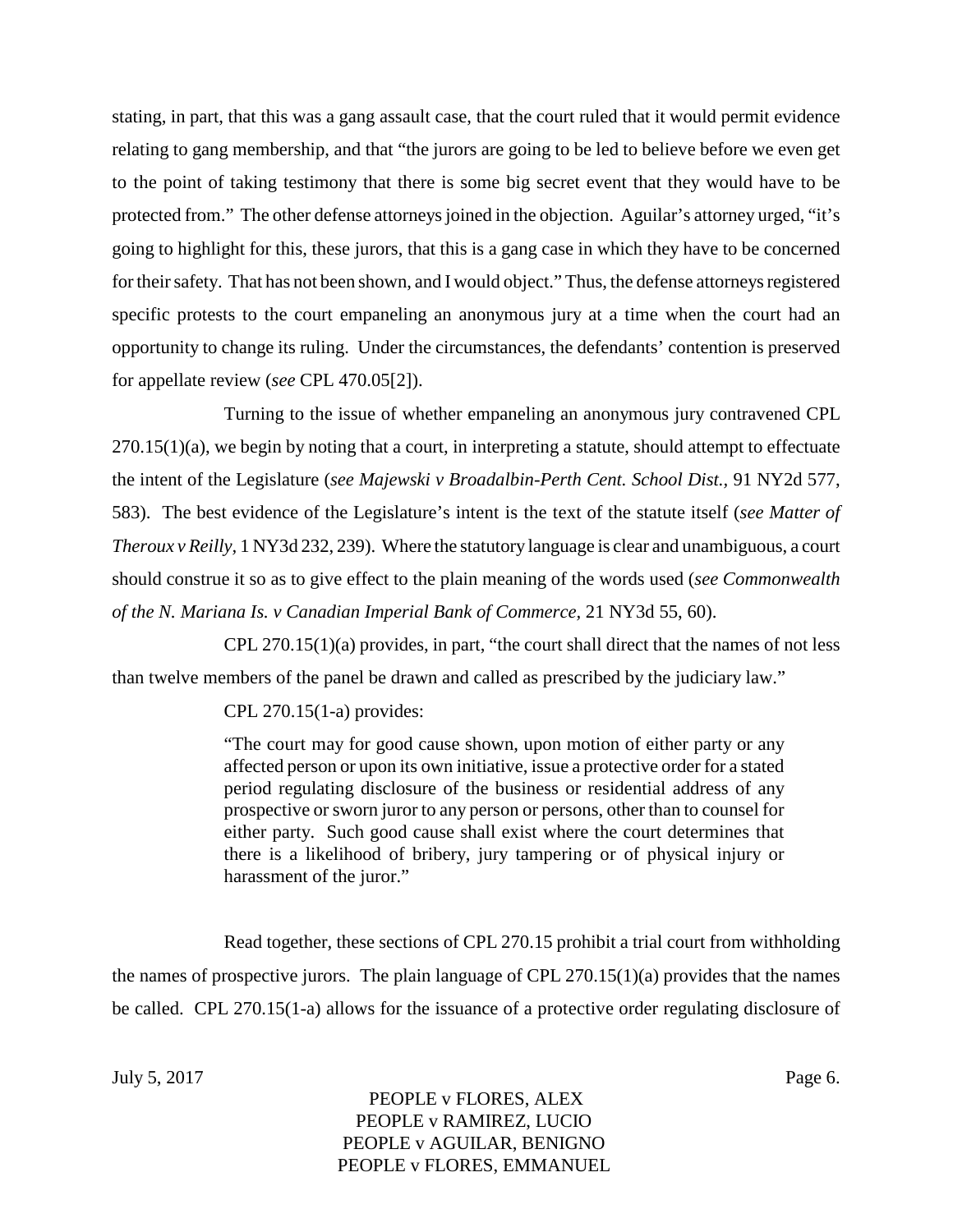addresses. It does not allow for the issuance of a protective order regulating disclosure of names.<sup>1</sup>

Trial courts in this State have reached the same conclusion that we now reach. In *People v Watts* (173 Misc 2d 373 [Sup Ct, Richmond County]), the court concluded that the CPL prohibited selection of an anonymous jury (*see id.* at 375). In *Watts*, the court also referred to *People v Gotti—*a case reprinted in *United States v Perry* (754 F Supp 202 [D DC])—where the court concluded that the CPL prohibited the empanelment of jurors whose names were not disclosed (*see People v Watts,* 173 Misc 2d at 375). Likewise, in *People v Owens* (187 Misc 2d 272 [Sup Ct, Monroe County]), while granting the defendant's motion to prohibit disclosure of the names and addresses of prospective and sworn jurors to the media or public, the court stated, "[t]he names of prospective jurors shall continue to be disclosed to the parties, since defendant and all counsel have a statutory right to learn such names" (*id.* at 273).

The term "anonymous jury" has been used to describe various situations where courts withhold juror information. For example, in *State v Sandoval* (280 Neb 309 [Sup Ct Nebraska]), the court explained, "The term 'anonymous jury' encompasses the withholding of a broad spectrum of information. Generally, an 'anonymous jury' describes a situation where juror identification information is withheld from the public and the parties themselves . . . The least secretive form of an anonymous jury is where only the jurors' names are withheld from the parties. This procedure may also be called an innominate jury or, if jurors are referred to by number rather than name, a numbers jury" *(id.* at 325-326 [citations omitted]). Here, we refer to what the County Court did as empaneling an anonymous jury, because the court referred to the prospective jurors by assigned numbers and not by their names. Based on the above sections of CPL 270.15, and consistent with trial court decisions interpreting the statute, this was error.

We note that in *Watts*, in examining the issue of anonymous juries, the trial court found that a defendant's statutory right to knowledge of jurors' names may be forfeited "where the acts of a defendant represent a clear threat to either the safety or integrity of the jury" (*People v*

<sup>&</sup>lt;sup>1</sup>Judiciary Law § 509(a), which shields from disclosure juror qualification questionnaires as well as those portions of other records containing information obtained from the questionnaires (*see Matter of Newsday, Inc. v Sise*, 71 NY2d 146, 152), does not alter the way that prospective jurors are to be drawn and called in accordance with CPL 270.15.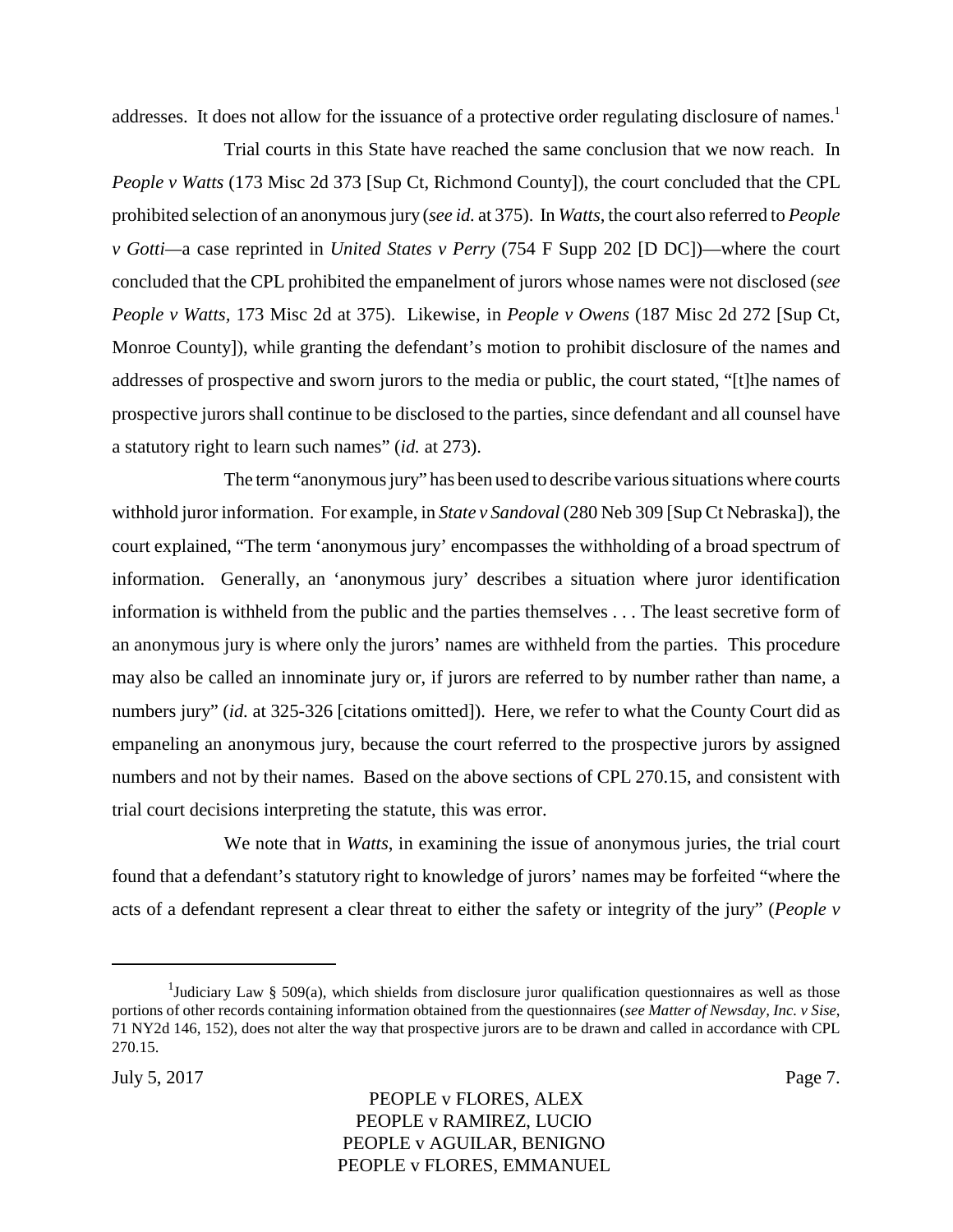*Watts*, 173 Misc. 2d at 377). We need not, however, decide at this juncture whether there may ever be circumstances in which a defendant can forfeit the right to know the names of prospective and empaneled jurors because in this case, the County Court's decision to empanel an anonymous jury was not based on the defendants' conduct. Rather, the court acted on its own initiative based on concerns expressed by jurors who served in prior trials. In addition, while our dissenting colleague points out that CPL 270.15(1-a) permits the court, for good cause shown, to issue a protective order shielding disclosure of jurors' addresses from defendants, no such good cause was shown here. Even though one of the jurors said that a defendant stood in front of her car and stared at her as she was "going into the car" in the court parking lot, causing her to feel "[u]ncomfortable, a little intimidated," the record does not establish that this encounter involved an attempt to intimidate that juror. As the court stated in denying the prosecutor's application to revoke Aguilar's bail, "[b]ecause the jury parking was not segregated, I don't know where this [defendant's] car was. I don't know whether he was at his car, he was near his car, I just don't know." In any event, regardless of the circumstances of this parking lot encounter, it would be improper to base the need for a protective order barring disclosure of jurors' addresses based on an incident that occurred after an anonymous jury was empaneled.

We turn now to the issue of whether the County Court's error in empaneling an anonymous jury requires reversal.

# The County Court's Error in Empaneling an Anonymous Jury Deprived the Defendants of Their Right to a Fair Trial

The defendants argue that the County Court's error in empaneling an anonymous jury deprived them of their right to a fair trial.

The Court of Appeals has explained that "if in any instance, an appellate court concludes that there has been such error of a trial court, such misconduct of a prosecutor, such inadequacy of defense counsel, or such other wrong as to have operated to deny any individual defendant his fundamental right to a fair trial, the reviewing court must reverse the conviction and grant a new trial, quite without regard to any evaluation as to whether the errors contributed to the defendant's conviction" (*People v Crimmins,* 36 NY2d 230, 238). "The right to a fair trial is

July 5, 2017 Page 8.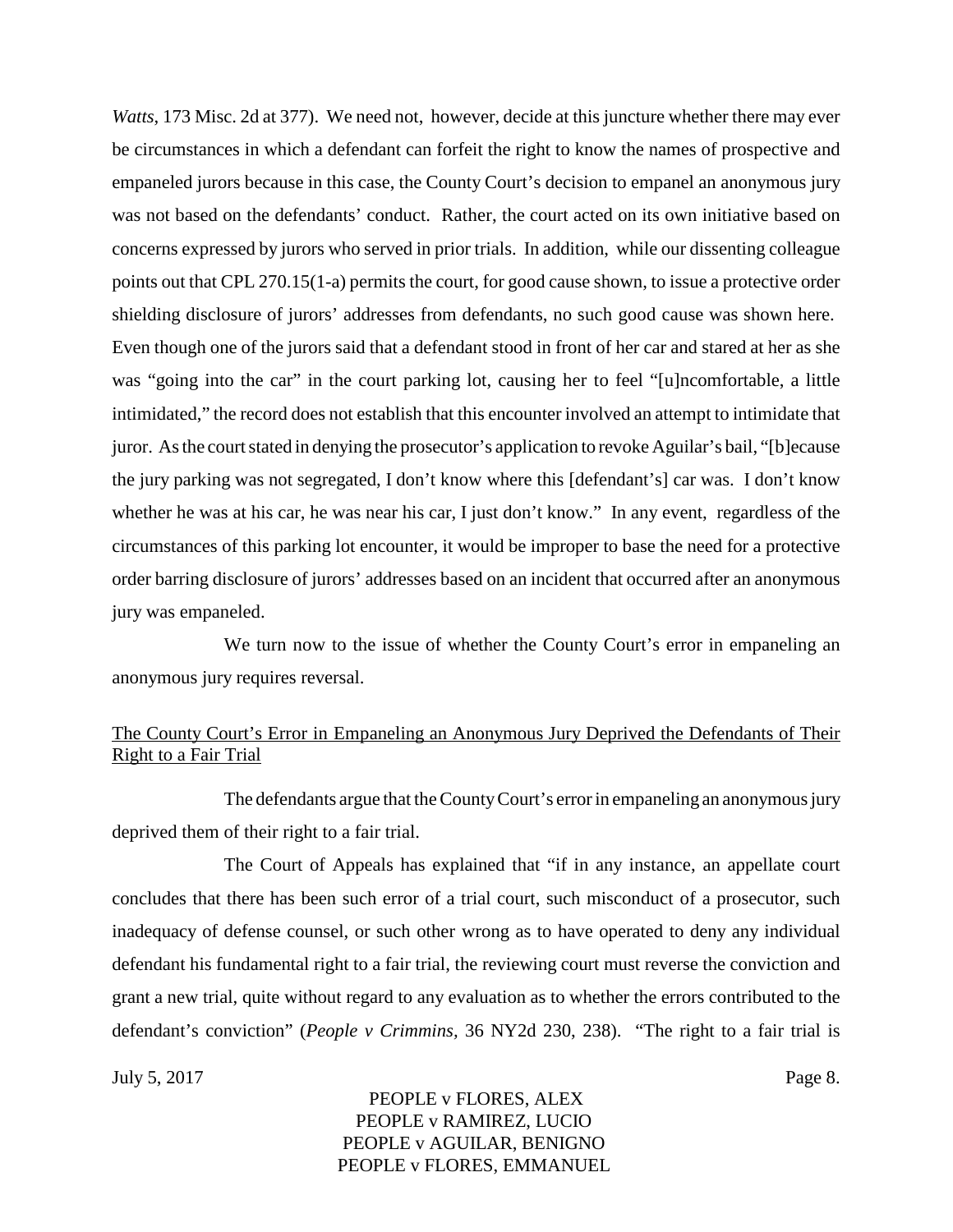self-standing and proof of guilt, however overwhelming, can never be permitted to negate this right" (*id.* at 238).

Empaneling an anonymous jury creates a potential for prejudice to a defendant. Empaneling an anonymous jury may deprive a defendant of information that could be used in selecting a jury (*see United States v Morales,* 655 F3d 608, 620 [7th Cir]; *State v Sandoval,* 280 Neb at 327; *see also United States v Wong,* 40 F3d 1347, 1376 [2d Cir]), thus threatening "the ability of both defense attorneys and prosecutors to fully investigate jurors for possible bias or interest" (Abraham Abramovskyand Jonathan Edelstein,*Anonymous Juries: In Exigent Circumstances Only*, 13 St. John's J. Legal Comment 457, 468 [1999]). More significantly, empaneling an anonymous jury may undermine the presumption of innocence by conveying, before any evidence is presented, that the defendant is a dangerous person from whom the prospective jurors must be protected (*see United States v Morales,* 655 F3d at 620; *State v Sandoval,* 280 Neb at 327; *see also United States v Wong,* 40 F3d at 1376). Although anonymity "may also imply a legitimate concern for juror privacy unrelated to the dangerousness of a defendant . . . in a criminal case, there is a significant risk that members of the jury might infer that their names were being withheld to protect them from defendant or others acting on his behalf" (*State v Sundberg*, 349 Or. 608, 620 [Sup Ct Oregon]).

Although courts in other jurisdictions, where there is no statutory prohibition against empaneling an anonymous jury, have found the procedure permissible, these courts have nevertheless cautioned that resort to anonymity is proper only where there is a strong reason to believe that the jury needs protection, and where reasonable precautions are taken to minimize any potential prejudice (*see e.g. United States v Pica,* 692 F3d 79, 88 [2d Cir]; *United States v Morales,* 655 F3d at 620-62; *State v Sandoval,* 280 Neb at 327; *Major v State,* 873 NE2d 1120, 1127 [Ct App of Indiana; *State v Brown,* 280 Kan 65, 74 [Sup Ct of Kansas]; *People v Williams,* 241 Mich App 519, 525 [Ct App of Michigan]; *see also State v Samonte,* 83 Hawaii 507, 523 [Sup Ct Hawaii]). Reasonable precautions to minimize prejudice, and strike a fair balance between the need to ensure jury safetyand the defendant's right to a fair trial, include providing some type of neutral explanation for the procedure, and appropriate instructions (*see United States v Pica,* 692 F3d at 88; *United States v Morales*, 655 F3d at 623; *State v Brown*, 280 Kan at 74). An appropriate instruction may include advising the jury that "the use of numbers instead of names should in no way be interpreted July 5, 2017 Page 9.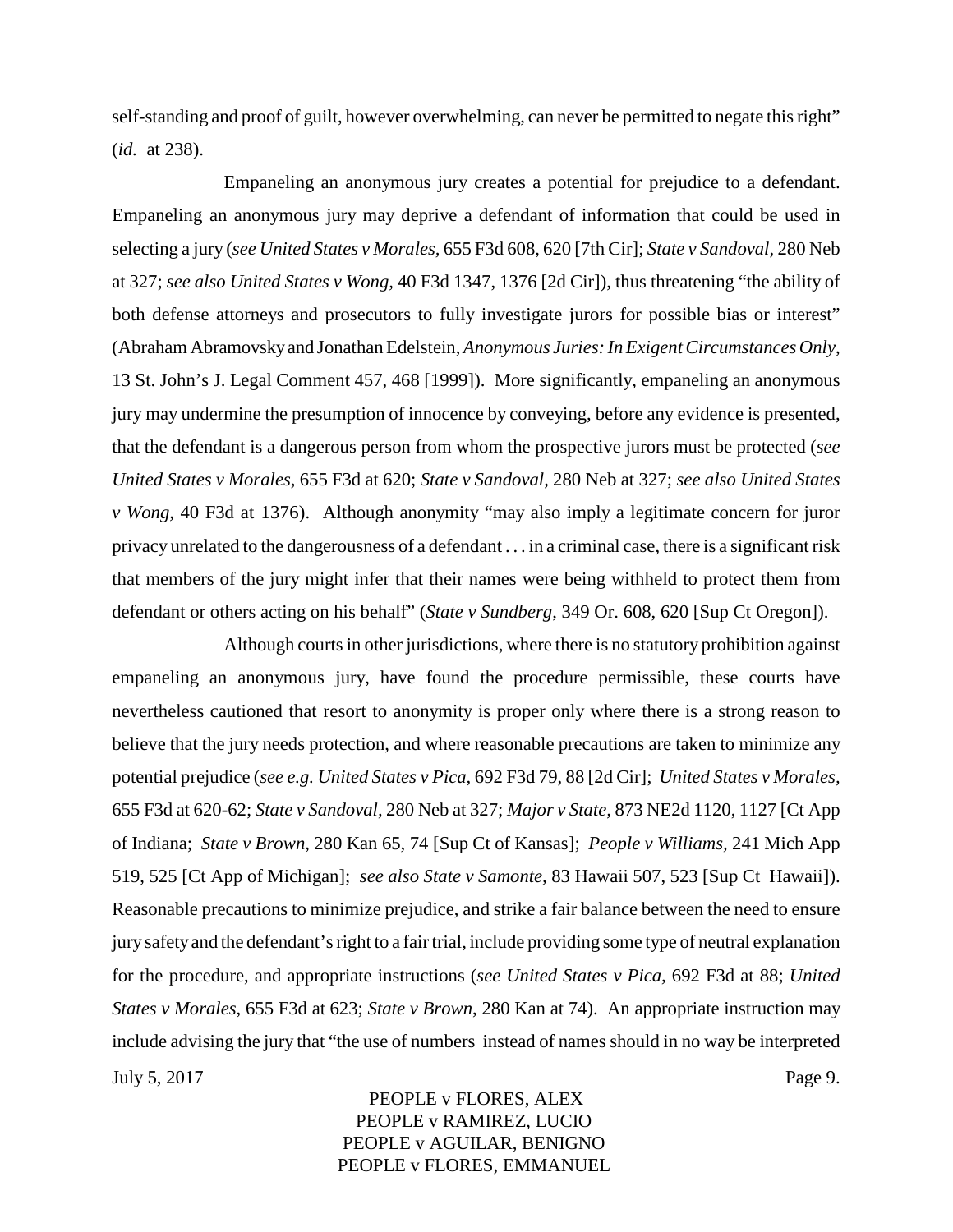as a reflection of the defendant's guilt or innocence" (*State v Brown*, 280 Kan at 74).

While the empanelment of an anonymous jury is statutorily prohibited in New York, these cases from other jurisdictions are instructive because of their emphasis on the need for trial courts to take precautions to minimize prejudice. Such precautions must be taken to avoid any inference that anonymity is required because the defendant is a dangerous individual, which may impair the presumption of innocence. Here, the County Court took no precautions to minimize the potential prejudice. The court gave no instruction, for example, that the use of numbers instead of names to identify prospective jurors should not be viewed as a reflection on the guilt or nonguilt of the defendants. The court eventually offered to give an instruction about not using the names of the prospective jurors, but it conditioned giving this instruction on the agreement of all the defense attorneys, and declined to give an instruction when not all the defense attorneys agreed.

Since the County Court took no steps to lessen the potential prejudice, any voir dire questions that the defense attorneys could have asked the prospective jurors in an effort to determine the prejudicial effect merely would have served to draw further attention to the empaneling of an anonymous jury. Also, while the court agreed to retain the names of the selected jurors to enable the defense attorneys to contact the jurors following the verdict, this would not undo the prejudice that might have been done by the empaneling of an anonymous jury. Besides, following the verdict, the jurors were under no obligation to speak with the defense attorneys, and, even if they chose to speak with the defense attorneys, they were no longer under oath.

On this record, where the CountyCourt took no precautions to minimize the potential prejudice, we hold that the trial court's empaneling of an anonymous jury, in violation of CPL 270.15, deprived the defendants of their self-standing right to a fair trial. Accordingly, this Court must reverse the judgments of conviction and order a new trial, without regard to any evaluation as to whether the error contributed to the convictions.

#### Harmless Error Analysis Should not be Applied to this Type of Error

The People argue that any error was harmless.

In light of our conclusion that the defendants were deprived of their self-standing right to a fair trial, we must reverse the judgments of conviction and order a new trial, without regard to any evaluation as to whether the error contributed to the convictions. In other words, because the July 5, 2017 Page 10.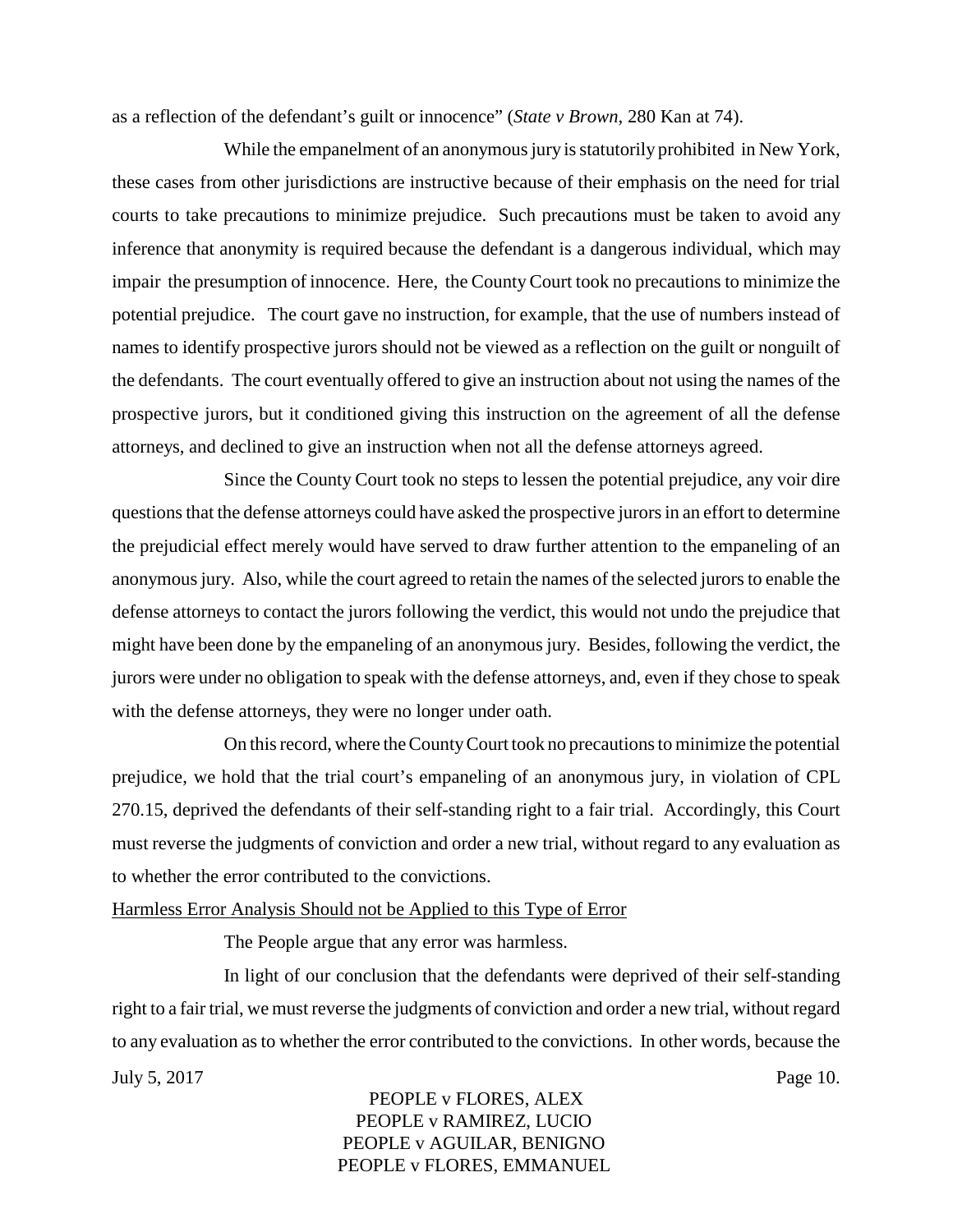defendants were deprived of their right to a fair trial, the error cannot be deemed harmless.

Our dissenting colleague notes that courts in other jurisdictions have applied harmless error analysis to error relating to the empaneling of an anonymous jury (*see e.g. United States v Morales,* 655 F3d at 621-624 [concluding that the federal District Court erred by ordering the use of an anonymous jury without articulating its reasons for doing so, but that this error was harmless]; *Major v State,* 873 NE2d 1120, 1129 ["In light of the rarity of structural errors and the precedent establishing that a harmless error analysis may be applied to the anonymous jury question, we conclude a harmless error analysis is applicable to the case at hand"]). However, even if we had occasion to consider whether the error could be deemed harmless, we would conclude that harmless error analysis should not be applied to this type of error. We note, moreover, that none of the decisions cited by the dissent indicate that the jurisdiction involved had a statute analogous to CPL 270.15.

"Harmless error rules were originally enacted to relieve the courts and the public generally of the needless expense of retrying cases in which the result would be the same after the error had been corrected" (*People v Grant,* 45 NY2d 366, 378 [internal quotation marks omitted]). "Harmless error rules generally involve consideration of two factors. 'The first of such factors is the quantum and nature of proof of the defendant's guilt if the error in question were to be wholly excised. The second is the causal effect which it is judged that the particular error may nonetheless have had on the actual verdict'" (*id.* at 378, quoting *People v Crimmins,* 36 NY2d at 240).

Typically, harmless error analysis is applied to trial errors, where evidence, argument, or instruction was improperly presented to, or improperly precluded from, the jury during trial (*see e.g. People v Ellison,* 138 AD3d 1137, 1138 [the error in admitting at trial the defendant's videotaped statement to law enforcement officials was harmless]; *People v Deokoro,* 137 AD3d 1297, 1297-1298 [to the extent that some of the prosecutor's summation comments were improper, those remarks did not deprive the defendant of a fair trial, and any other error in this regard was harmless];*People v Stevenson,* 129 AD3d 998, 999 [the court's error in granting the People's request to charge the jury, over the defendant's objection, regarding intoxication was harmless]).

While we acknowledge that harmless error analysis has been applied to potentially analogous types of errors (*see e.g. People v Clyde,* 18 NY3d 145, 148 ["We hold that harmless error July 5, 2017 Page 11.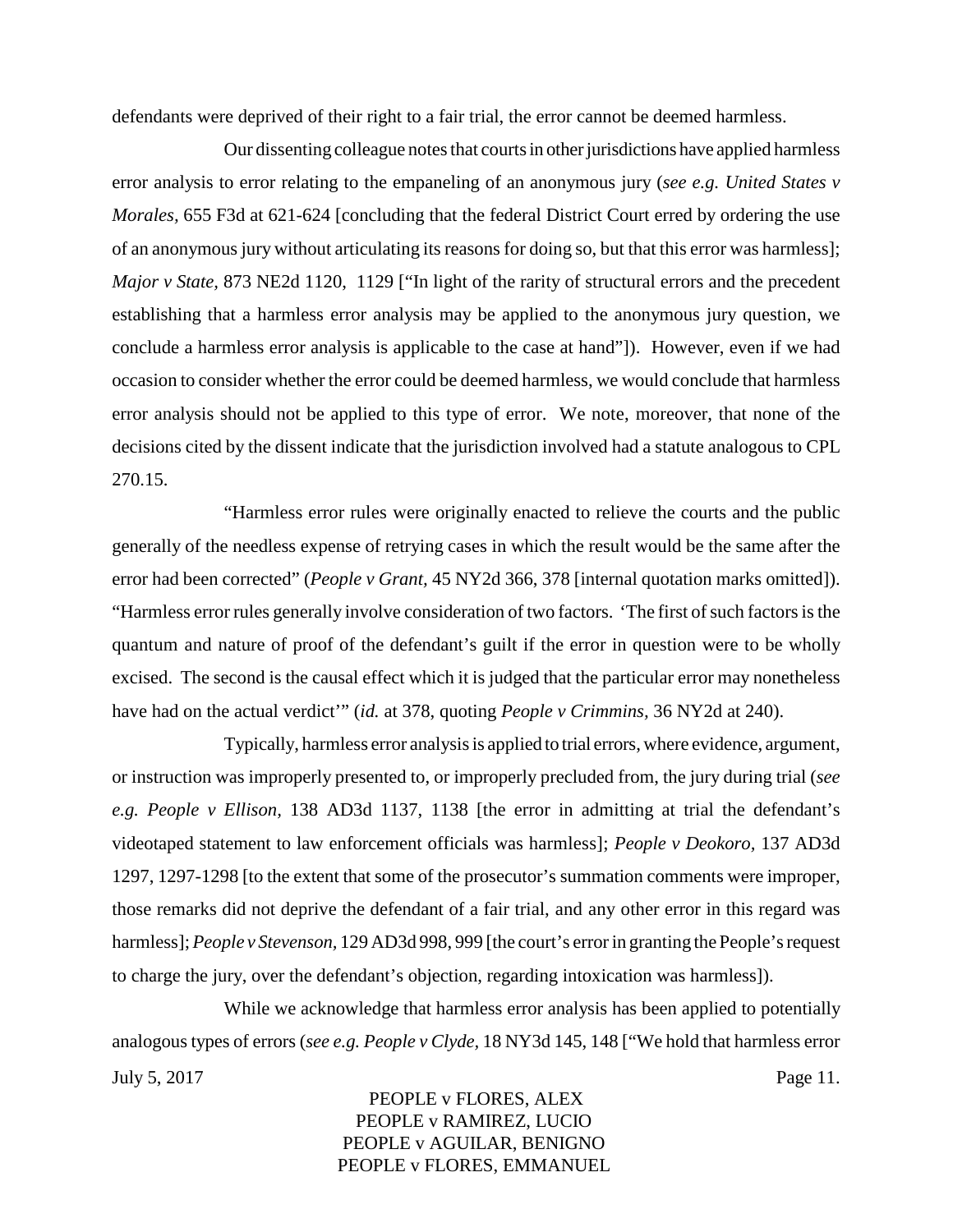analysis is applicable when a trial court has ordered the use of visible shackles without adequate justification articulated on the record"]; *People v Grant,* 7 NY3d 421, 424 ["*Sandoval* error is properly subject to harmless-error analysis"]), we do not believe that an appellate court may adjudge the causal effect that the error in empaneling an anonymous jury might have had on the jury's verdict. The error here relates not to evidence, argument, or instruction that was improperly presented to, or improperly precluded from, the jury during trial, but to the message the court sent to the prospective jurors about the defendants before any evidence was presented, argument was made, or instruction was given. There is no way of knowing what causal effect this particular error, which impacted on the presumption of innocence, might have had on the verdicts.

Moreover, the possibility that prospective jurors might have drawn a conclusion that the defendants were dangerous was heightened by the fact that at least some of the prospective jurors had previously served on a jury (*see State v Sunderland*, 349 Or at 625). These prospective jurors, and others who, through film, television, or other sources were familiar with this State's jury system, likely would have been aware that the empaneling of an anonymous jury was a departure from typical procedure, and it is likely that they would have attributed the need for such a departure to the perceived dangerousness of the defendants.

#### Remaining Contentions

The defendants' challenges to the legal sufficiency of the evidence are unpreserved for appellate review (*see* CPL 470.05[2]; *People v Kolupa,* 13 NY3d 786, 787; *People v Hawkins,* 11 NY3d 484, 492). In any event, viewing the evidence in the light most favorable to the prosecution (*see People v Contes,* 60 NY2d 620), we find that it was legally sufficient to establish the defendants' guilt beyond a reasonable doubt. Moreover, in fulfilling our responsibility to conduct an independent review of the weight of the evidence (*see* CPL 470.15[5]; *People v. Danielson,* 9 NY3d 342), we nevertheless accord great deference to the jury's opportunity to view the witnesses, hear the testimony, and observe demeanor (*see People v Mateo,* 2 NY3d 383, 410; *People v Bleakley,* 69 NY2d 490, 495). On reviewing the record here, we are satisfied that the verdicts of guilt were not against the weight of the evidence (*see People v Romero,* 7 NY3d 633).

The hearing court properly denied that branch of Ramirez's omnibus motion which was to suppress identification testimony, as the showup identification procedure at issue, which July 5, 2017 Page 12.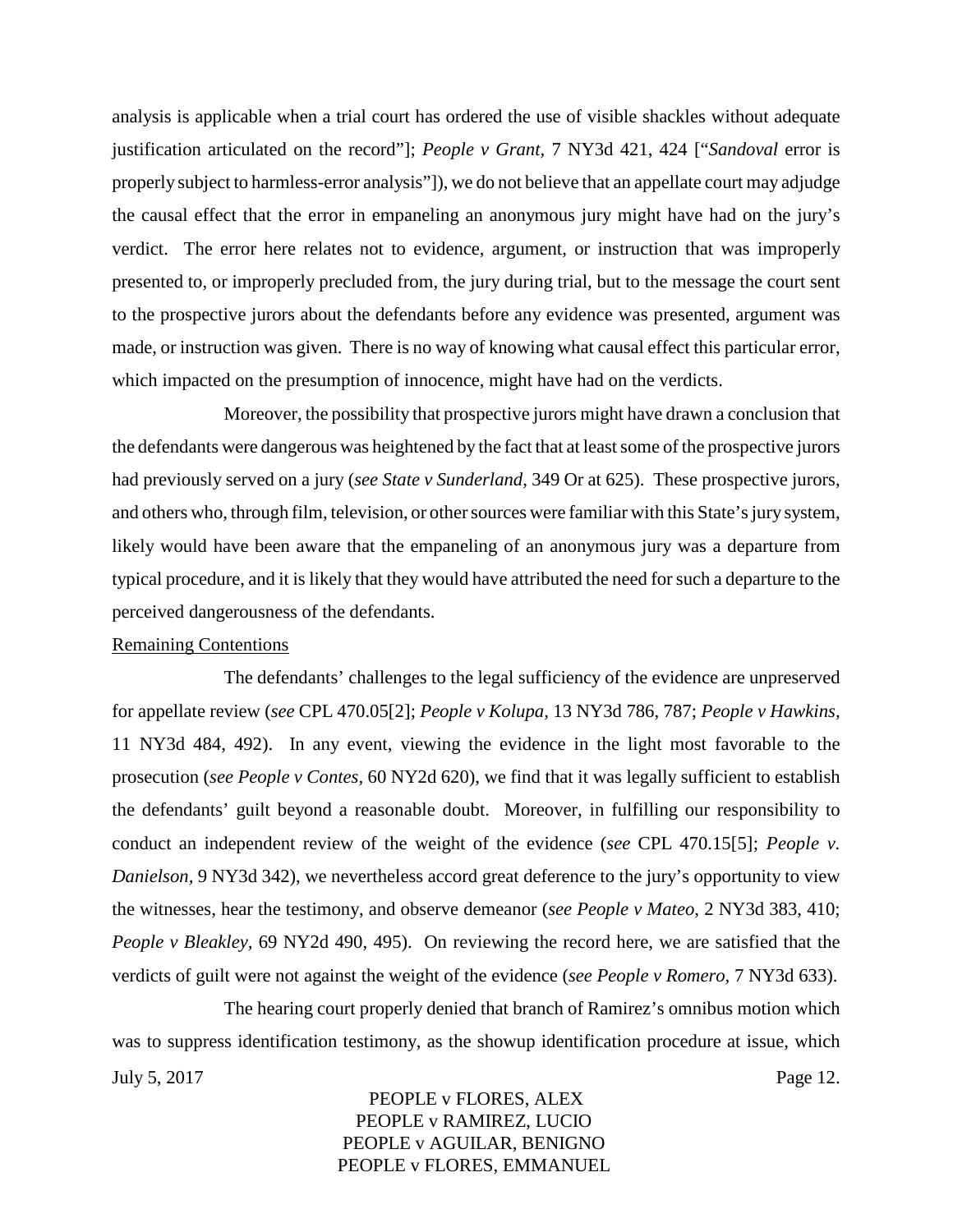occurred in close temporal and spatial proximity to the crime, within 30 minutes after the crime occurred, about 10 to 15 blocks from the crime scene, was not unduly suggestive (*see People v Mack,* 135 AD3d 962, 963; *People v Gonzalez,* 61 AD3d 775, 776; *People v Berry,* 50 AD3d 1047, 1048). Contrary to Ramirez's contention, the showup was not rendered unduly suggestive merely because he was handcuffed and in the presence of uniformed police officers and police cars (*see People v Duuvon,* 77 NY2d 541, 544*; People v Mack,* 135 AD3d at 963; *People v Jerry,* 126 AD3d 1001, 1002).

The defendants' contentions that the County Court erred in permitting the People to present expert testimony on gang culture in general and as to the specific customs and practices of rival gangs in the City of Newburgh, and in qualifying the People's witness as an expert in those areas, are partially unpreserved for appellate review, as they argued at trial that the subject matter of his proposed testimony was not relevant and not, as they partially argue now, that the witness did not have the requisite training and education (*see* CPL 470.05[2]). In any event, the witness, Detective Cortez, demonstrated through his foundational testimony that he possessed the skill, training, knowledge, and experience necessary to proffer an opinion on gang culture in general and on the La Eme and BBK gangs in Newburgh in particular (*see People v Mazariego,* 117 AD3d 1082, 1084; *People v Washington,* 108 AD3d 576, 577). The testimony was relevant to background information, the defendants' motive for carrying out the crimes, the accessorial culpability of the defendants, and the defendants' relationship to the victim (*see People v Lazaro,* 125 AD3d 1007; *People v Guevara,* 96 AD3d 781; *People v Devers,* 82 AD3d 1261-1263; *People v Cruz,* 46 AD3d 567, 568; *People v Flores,* 46 AD3d 570, 571; *People v Ramirez,* 23 AD3d 500, 501; *People v Cain,* 16 AD3d 288, 288-289; *People v Filipe,* 7 AD3d 539, 540). Moreover, the probative value of the testimony outweighed any prejudice to the defendants from its admission (*see People v Lazaro,* 125 AD3d at 1007; *People v Guevara,* 96 AD3d at 781; *People v Flores,* 46 AD3d at 571; *People v Filipe,* 7 AD3d at 540).

In light of our determination, we need not reach the defendants' remaining contention.

#### **Conclusion**

The County Court's empaneling of an anonymous jury, in violation of CPL 270.15, deprived the defendants of their right to a fair trial. Accordingly, the judgments are reversed, on the July 5, 2017 Page 13.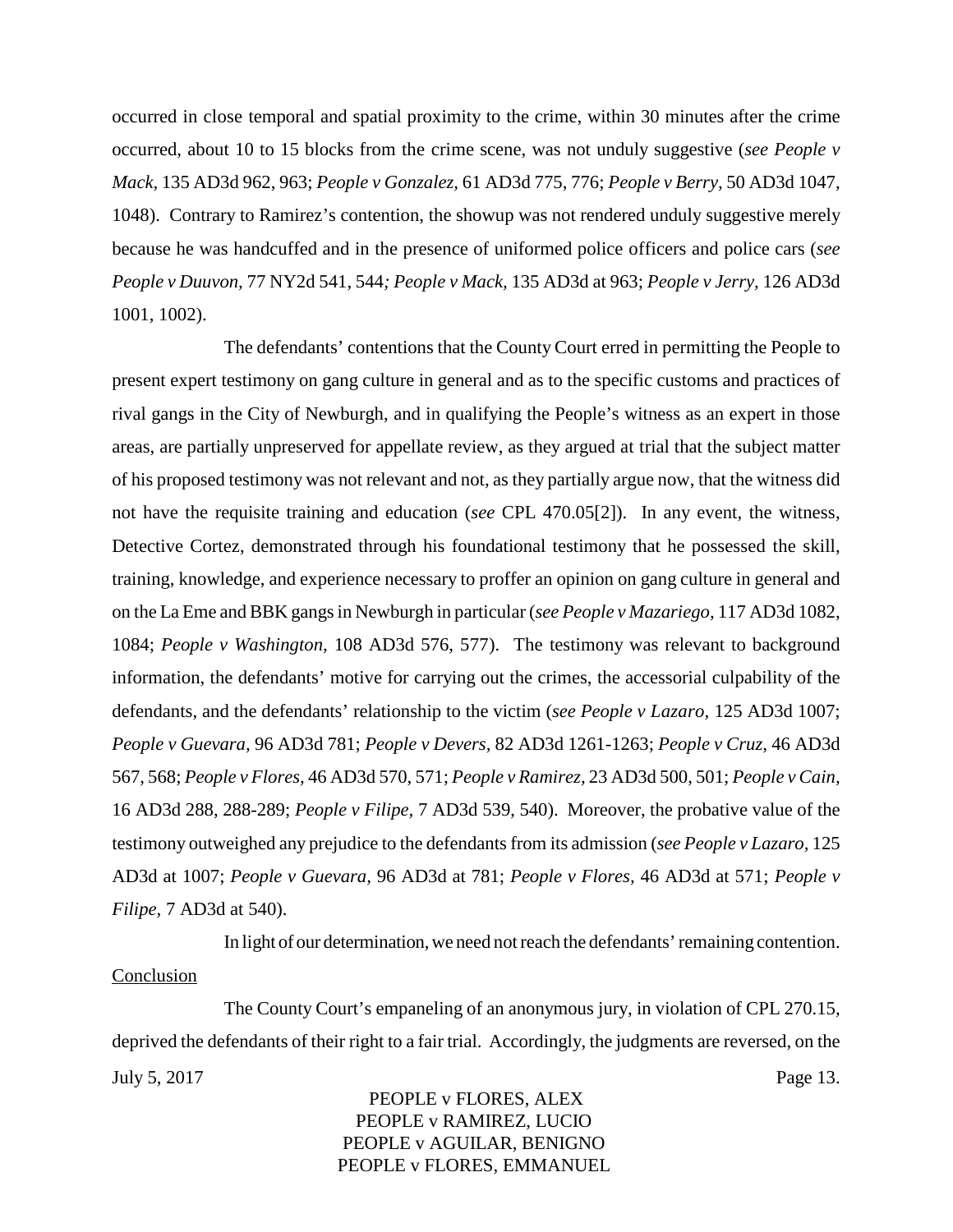law, and a new trial is ordered.

#### CHAMBERS and BARROS, JJ., concur.

DILLON, J.P., dissents, and votes to affirm the judgments appealed from, with the following memorandum:

This is the first case in New York State in which an appellate court examines the circumstances under which a trial court may or maynot withhold juror names and addresses pursuant to CPL 270.15 in a criminal action. While I agree with my colleagues in the majority that the County Court erred in not disclosing during jury selection and trial the actual names of the jurors, and in not disclosing address information to counsel during voir dire, I conclude that such error was harmless.

#### I. Relevant Facts

The defendants Alex Flores (hereinafter A. Flores), Lucio Ramirez, Benigno Aguilar, and Emanuel Flores (hereinafter E. Flores; collectively the defendants) were each indicted for gang assault in the first degree, gang assault in the second degree, assault in the first degree, and assault in the second degree (two counts). Aguilar and Ramirez were also indicted for criminal possession of a weapon in the fourth degree, arising out of an incident that allegedly occurred on September 6, 2009, near the intersection of Hasbrouck and Mill Streets in Newburgh. Two other indicted defendants, Christian Vacaro and Anselmo Bravo, entered pleas of guilty prior to the trial, and the trial of another defendant, Eduardo Perez, was severed.

At the date, time, and place of the occurrence, Freddy Gonzalez, a member of a gang called "BBK" was attacked on the street by several members of a rival gang, Le Eme, which allegedly included the defendants. Gonzalez was surrounded and fell to the ground, where he allegedly was hit and kicked by the group, beaten with a bat and other instruments, and stabbed in the chest by Aguilar, resulting in a punctured lung. The attack ceased upon the sound of a gunshot. The beating was witnessed by two individuals, both of whom saw some of the assailants leave the scene in a dark-colored Jeep Cherokee or similar vehicle. One of the witnesses and her friend followed the Jeep Cherokee in a van, and the witness called the police to describe the Jeep Cherokee as having a back light that was not working.

A gray Jeep Cherokee that matched the description given by the witness, with a July 5, 2017 Page 14.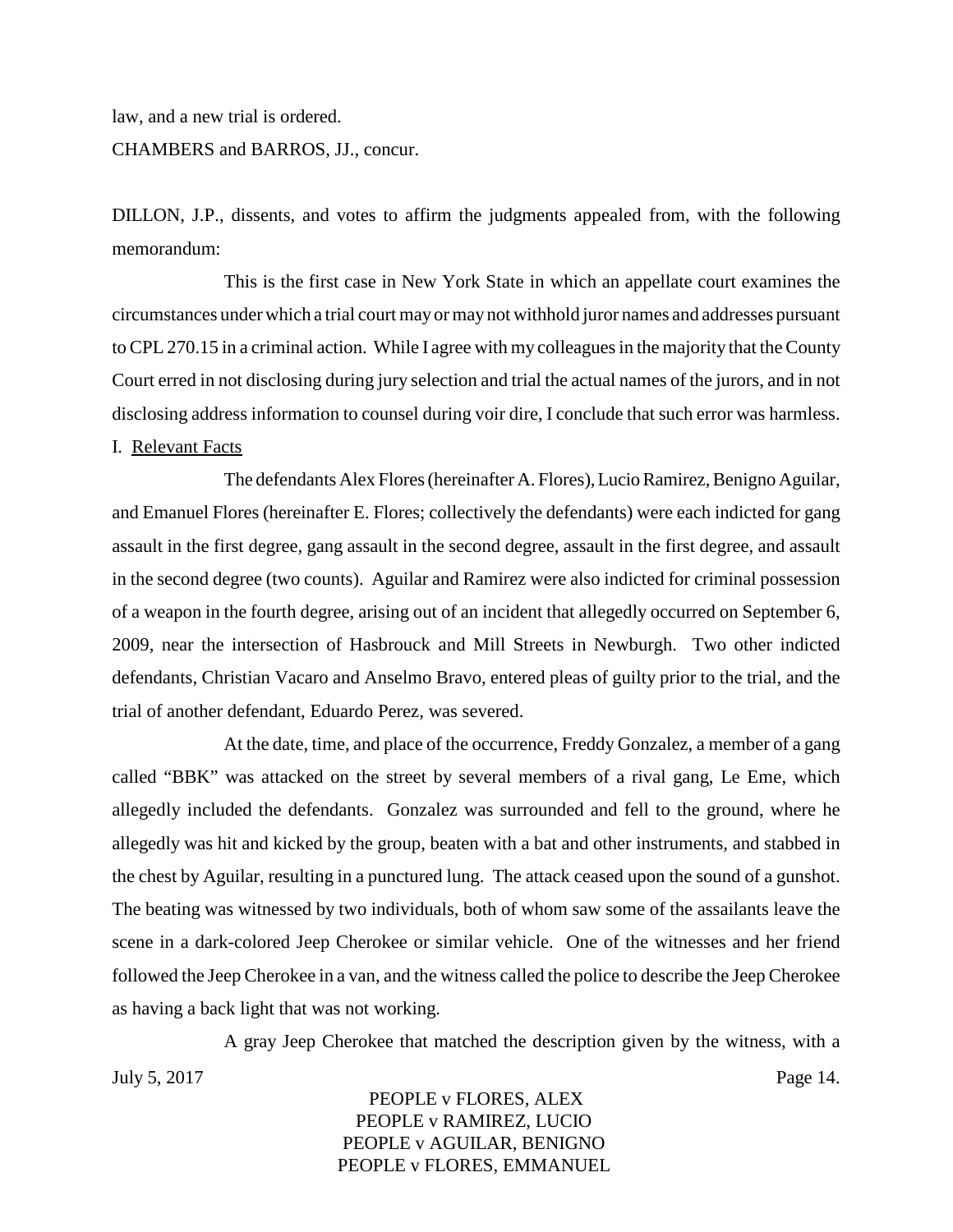broken left brake light, was stopped by police at South William Street near John Street. The four occupants of the vehicle were the defendants Vacaro, Perez, Bravo, and Ramirez. A metal baseball bat with what appeared to be blood on it was recovered from the vehicle's hatchback, and there was a black or blue bandana around its steering column. Sergeant Christopher Swenson, who took custody of the Jeep Cherokee, estimated that it was stopped at a location that was 10 or 15 blocks from the attack on Gonzalez, and a three- or five-minute drive from that location. The vehicle was registered to Fermin Flores at a Newburgh address, and it was stipulated that Fermin Flores was the father of the defendants A. Flores and E. Flores.

DNA evidence was introduced that linked the victim, Gonzalez, to the blood found on the bat recovered from the Jeep Cherokee and to blood found at the scene of the attack.

The witnesses, who returned to the scene of the attack when the Jeep Cherokee was pulled over by police, were transported to the location of the vehicular stop by the police. The witnesses each identified Vacaro, Perez, Bravo, and Ramirez, one at a time, through the open door of the police vehicle which had brought them. At that time, those four defendants were handcuffed outside the Jeep Cherokee approximately 15 feet from the two witnesses. It was dark outside but the area was generally illuminated by the headlights of six or seven police cars in the area, although no specific light was focused on any particular defendant. The showup identifications were conducted between 1:40 and 1:44 a.m., approximately half an hour after the attack upon Gonzalez.

Gonzalez was taken to St. Luke's Hospital where he was diagnosed with a fractured arm, a fractured knee cap, lacerations, multiple stab wounds, and a collapsed lung. At trial, Gonzalez testified that, prior to the attack, a window on his car had been broken and its tires slashed, and on another occasion, Aguilar had been arrested for throwing bottles at his car. As a result of that earlier arrest, Gonzalez had received an order of protection against Aguilar on January 26, 2009.

During the People's case, the County Court permitted Detective Joseph Cortez to testify as an expert witness on gang culture in general, and on the customs and practices of rival gangs in Newburgh in particular. During his testimony, Cortez described the nationalities of BBK and Le Eme members, the geographic turf of those groups within Newburgh, their graffiti, colors, clothing, loyalties, finger signs, tattoos, and street names, and their commonly used weapons.

The defense case consisted of testimony by five of the defendants' friends and July 5, 2017 Page 15.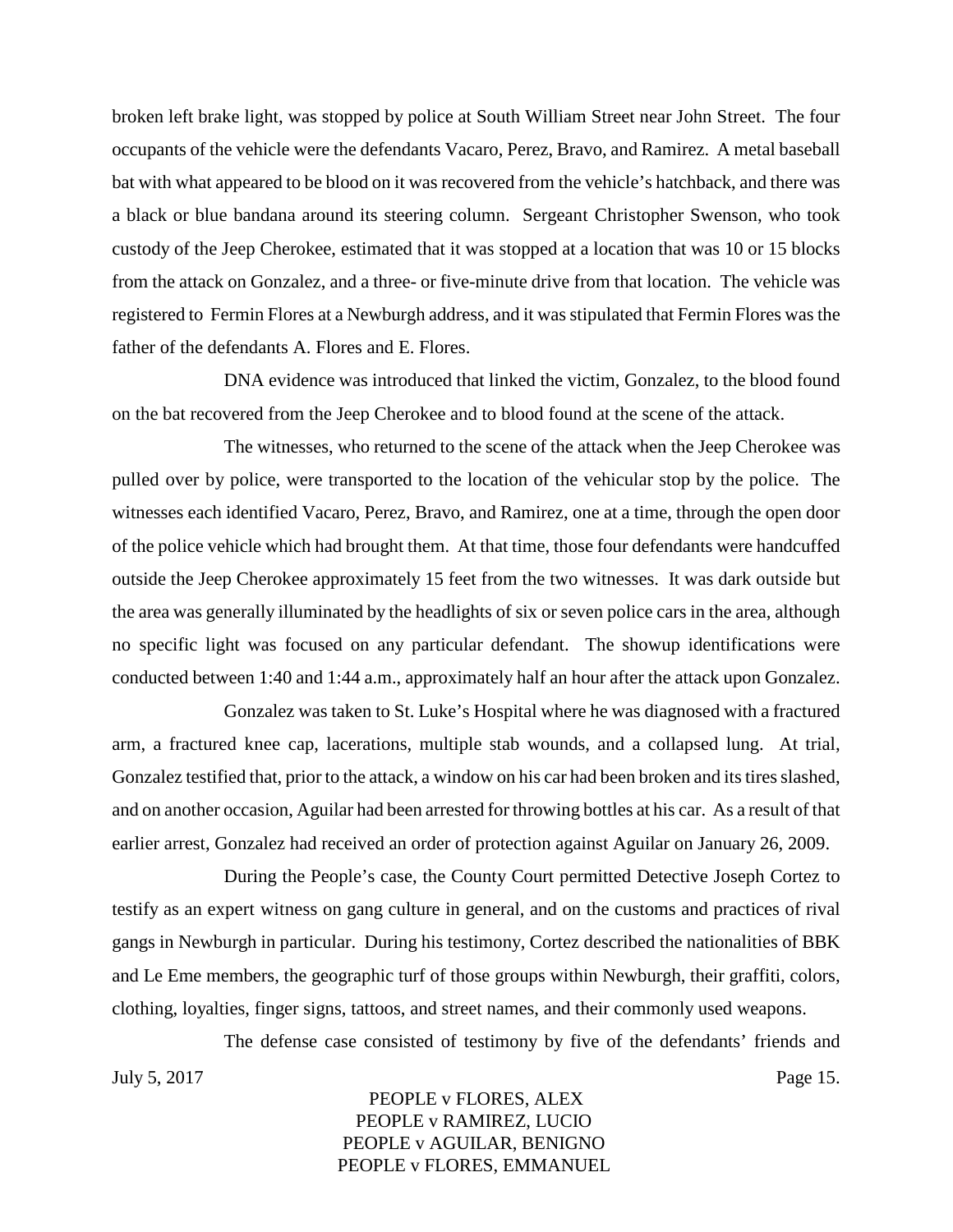relatives providing an alibi for the defendants' whereabouts at the time of the attack on Gonzalez. E. Flores also testified consistently with the testimony of the alibi witnesses.

At the outset of jury selection, the County Court advised the prosecutor and defense attorneys that jurors would remain anonymous and be identified solely by numbers. The attorney for E. Flores initially objected to the procedure and requested that at least the attorneys be provided with the jurors' names. The subject came up again shortly thereafter when the trial judge explained that in the previous five years, an increasing number of jurors had told him that in cases of violent felonies, they were uncomfortable giving their names and walking to their cars in the parking lot by the courthouse. The attorney for E. Flores requested that the court explain its reasoning to the prospective jurors so the jurors would not speculate that there "must be something secretive." However, Ramirez's attorney objected to such a charge and to the entirety of the procedure. The court declined to give any special instruction to the jurors absent the consent of all counsel.

The following day, Aguilar's attorney raised a new objection to the selection of an anonymous jury. He argued that it would prevent counsel after trial from speaking with jurors to potentially impeach the verdicts. Although the County Court denied the objection on that basis, it agreed to counsel's alternative suggestion that the jurors' names be retained for any potential posttrial uses by counsel.

After the jurors were selected on a Friday, but before the County Court gave its preliminary instructions to them the following Monday, an incident occurred involving a female juror at her car in the courthouse parking lot. Specifically, Aguilar, who was the only defendant free on bail, and seven other persons allegedly stood in front of the juror's car and stared at her as she walked from the courthouse to her car on that Friday. The juror was concerned enough to report the matter to the court on Monday, which placed her under oath in the presence of counsel. The juror described the incident as making her feel "uncomfortable, a little intimidated." As a result, the court discharged the juror from further service. There was no jury-related application by any of the defendants after the defendants were convicted of the charges against them.

Upon their convictions, A. Flores and E. Flores were each sentenced to concurrent determinate terms of imprisonment of 18 years upon their convictions of gang assault in the first degree, 15 years upon their convictions of gang assault in the second degree, 18 years upon their July 5, 2017 Page 16.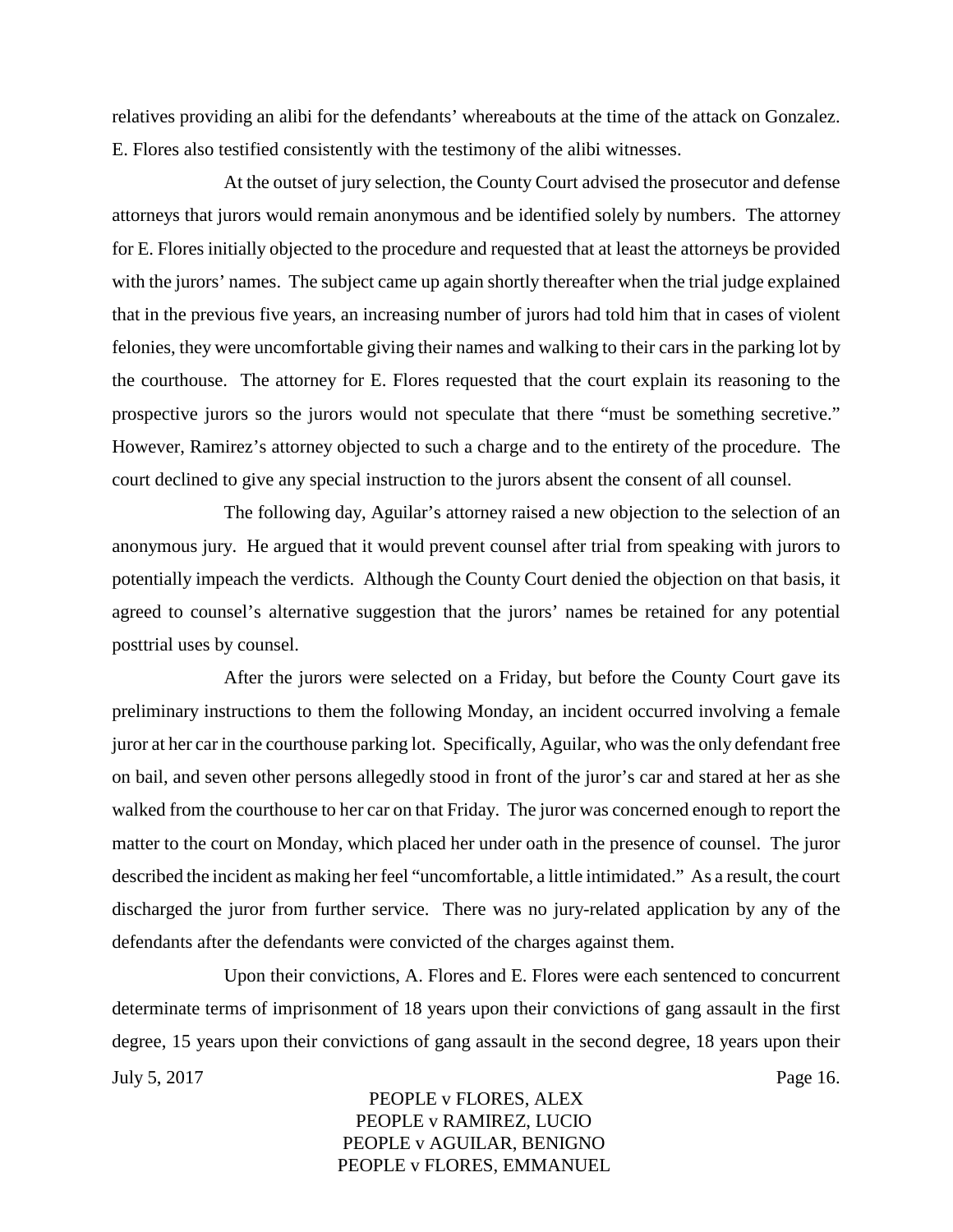convictions of assault in the first degree, and 7 years upon each of their two convictions of assault in the second degree, to be followed by postrelease supervision. Ramirez received the same sentences plus a concurrent definite term of incarceration of 1 year upon his conviction of criminal possession of a weapon in the fourth degree. Aguilar received the same sentences as Ramirez, except he received a determinate term of imprisonment of 20 years upon his conviction of gang assault in the first degree.

#### II. Witholding Juror Information

The defendants contend that the County Court violated their statutory rights under CPL 270.15(1)(a) and 270.15(1-a) when it empaneled an anonymous jury, identifying each juror during jury selection and during trial only by number. Contrary to the People's contention, and under the circumstances of this case, the defendants preserved for appellate review their arguments that the court erred in withholding juror information from the defendants and their counsel (*see* CPL 470.05[2]).

CPL 270.15(1-a) provides that a court

"may for good cause shown, upon motion of either party or any affected person or upon its own initiative, issue a protective order for a stated period regulating disclosure of the business or residential address of any prospective or sworn juror to any person or persons other than to counsel for either party."

"Good cause" is defined in the statute as existing when "there is a likelihood of bribery, jury tampering or of physical injury or harassment of the juror" (CPL 270.15[1-a]). To date, these statutory provisions have been discussed in only three reported cases in New York: *People v Owens,* (187 Misc 2d 272 [Sup Ct, Monroe County]), *People v Watts* 173 Misc 2d 373 [Sup Ct, Richmond County]), and *People v Gotti and Guerrieri* (Sup Ct, NY County), as reprinted in *United States v Perry* (754 F Supp 202 [DDC]).

The language of CPL 270.15(1-a), which allows for the nondisclosure of jurors' business or residential addresses onlywhen circumstances warrant the issuance of a protective order, inferentially establishes that absent a protective order, defendants possess a statutory right to the information (*see People v Watts,* 173 Misc 2d at 375). The defendants concede that their right to know the identities of the jurors may be forfeited by their own actions (*see id.*), but that in this case, July 5, 2017 Page 17.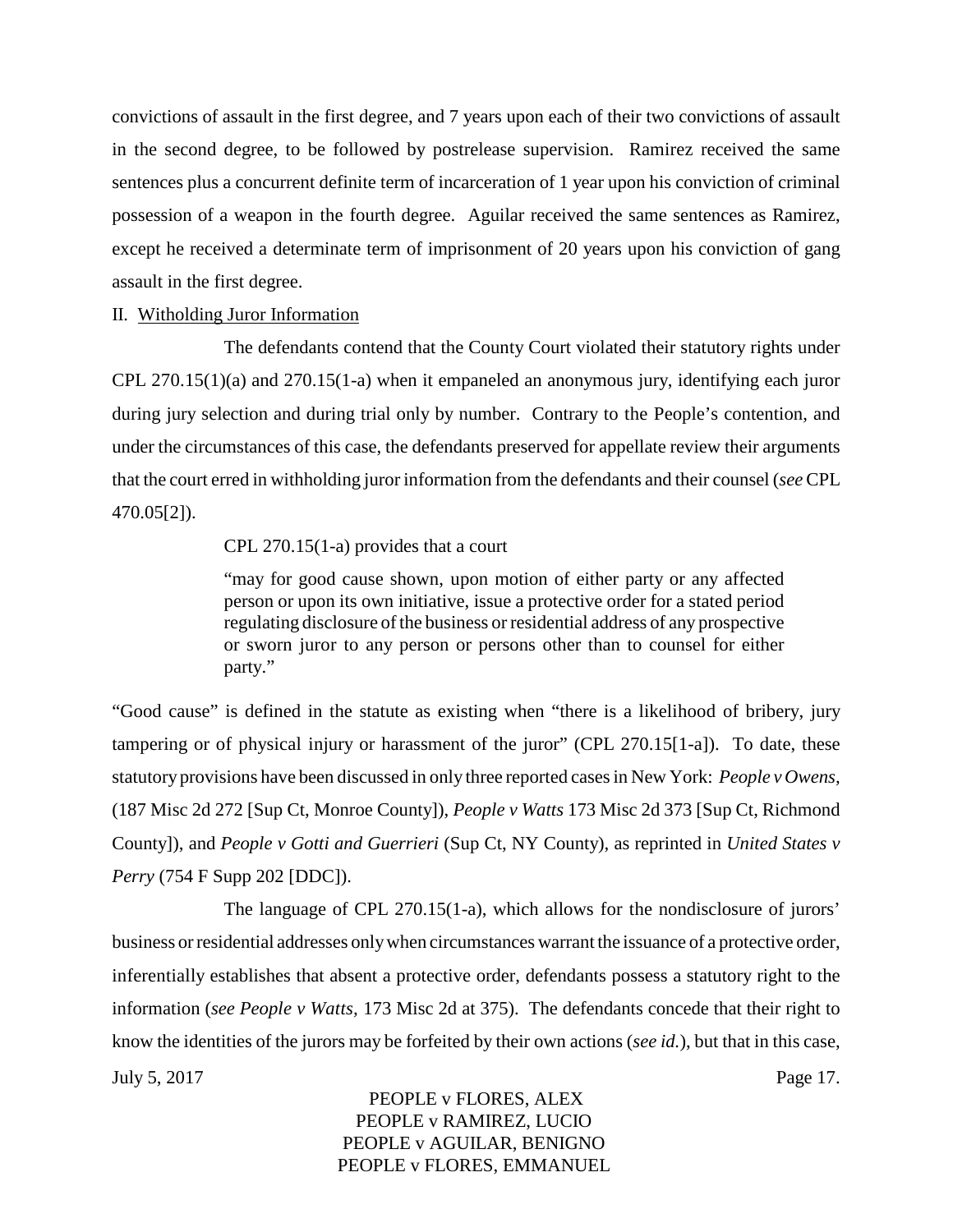the County Court had issued its protective order at a time when no defendant had engaged in any bribery, tampering, physical injury, or harassment toward any juror.

CPL 270.15(1-a) was added to the incumbent version of CPL 270.15 by legislative amendment in 1983 (*see* L 1983, ch 684, § 1). An Assembly memorandum in support of legislation, contained in the amendment's bill jacket, describes the justification of the amendment as improving the safetyof prospective jurors in criminal cases who mayface credible threats of harm, intimidation, or bribery, and to enable them to perform their civic duties without fear of reprisal (*see* Mem of Assembly, Bill Jacket, L 1983, ch 684). By protecting information regarding jurors' addresses from disclosure to defendants in appropriate cases, while allowing that such information nevertheless be available to all counsel, the Legislature sought to strike an "appropriate balance" between counsel's right to know the jurors' addresses and the necessity of the courts to protect the integrity and safety of the jury (*see* Mem of Executive Chamber dated July 13, 1983, Bill Jacket, L 1983, ch 684).

The amendment was enacted not long after the federal courts had grappled with the issue of anonymous juries in a series of drug distribution and organized crime cases, culminating in the decision in *United States v Barnes* (604 F 2d 121 [2d Cir]). In *Barnes*, the United States Court of Appeals for the Second Circuit held that, in appropriate federal cases, a court's withholding of the jurors' names, addresses, ethnic backgrounds, and religious affiliations served a necessary and valuable purpose of allaying jurors' fears of retaliation by defendants against them and their families, thereby promoting impartial decision-making (*see United States v Barnes,* 604 F2d at 140-141; *see also United States v Scarfo,* 850 F2d 1015, 1022 [3d Cir]; *United States v Thomas,* 757 F 2d 1359, 1364 [2d Cir]).

The Second Circuit refined the federal conceptualization of anonymous juries in later cases holding that judges contemplating the empanelment of an anonymous juryengage in a two-step analysis. First, the federal trial judge must conclude that there is strong reason to believe that the jury needs protection. Second, the trial judge must identify and take reasonable precautions to minimize the prejudicial effects on the defendant and to assure that the defendant's fundamental rights remain protected (*see United States v Paccione,* 949 F2d 1183, 1192 [2d Cir]; *United States v Tutino,* 883 F2d 1125, 1132 [2d Cir]; *United States v Persico,* 832 F2d 705, 717-718 [2d Cir]; *United States v Thomas,* 757 F2d at 1365). The first step of the analysis has been met in federal July 5, 2017 Page 18.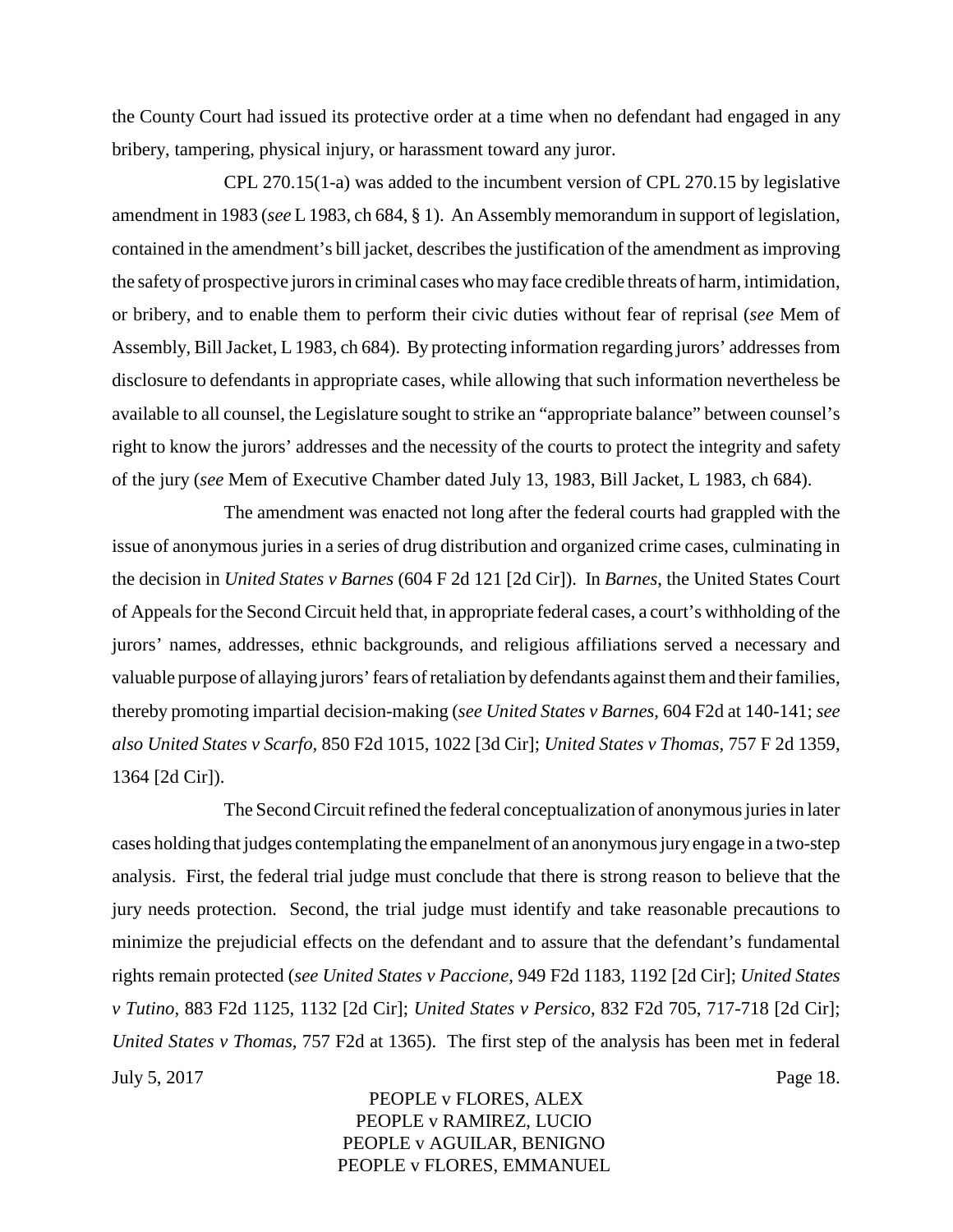cases involving (1) organized crime (*see United States v Tutino,* 883 F2d at 1132; *United States v Thomas,* 757 F 2d at 1364-1365), (2) a defendant's alleged membership or participation in a group entity with the capacity to tamper with or harm jurors (*see United States v Persico,* 832 F2d at 717 [2d Cir]; *United States v Thomas,* 757 F2d at 1364-1365), (3) defendants who have engaged in past attempts to interfere with judicial processes (*see United States v Vario,* 943 F2d 236, 240 [2d Cir]; *United States v Tutino,* 883 F2d at 1132), (4) the potential for a defendant's lengthy incarceration (*see United States v Tutino,* 883 F2d at 1132), and (5) the likelihood of extensive media publicity coupled with allegations of dangerous or unscrupulous conduct (*see United States v Vario,* 943 F2d at 240; *United States v Tutino,* 883 F2d at 1132; *United States v Persico,* 832 F2d at 717; *United States v Ferguson,* 758 F2d 843, 854 [2d Cir]; *United States v Barnes,* 604 F2d at 141). The second step requires the trial judge to give appropriate charges to the jurors and to allow full and careful voir dires of the venire members (*see United States v Thai,* 29 F3d 785, 801 [2d Cir]; *United States v Paccione,* 949 F3d at 1192; *United States v Tutino,* 883 F2d at 1133; *United States v Thomas,* 757 F2d at 1365). The decision whether to empanel an anonymous jury is reviewed by the federal circuit courts under an abuse of discretion standard (*see United States v Quinones,* 511 F3d 289, 295 [2d Cir]; *United States v Thai,* 29 F 3d at 801; *United States v Paccione,* 949 F2d at 1192). T h e foregoing decisional authorities suggest that the empanelment of an anonymous juryis a complicated matter which trial courts must handle with care, to balance the need to protect jurors in certain cases against the legitimate Fifth and Sixth Amendment (US Const Fifth and Sixth Amend) concerns of defendants.

While there is no recognized federal or state constitutional right to know the identities of jurors in criminal cases (*see United States v Vario,* 943 F2d at 239; *United States v Tutino,* 883 F2d at 1125; *United States v Persico,* 832 F2d at 705; *United States v Thomas,* 757 F2d at 1359; *United States v Barnes,* 604 F2d at 121; *People v Gotti and Guerriere,* unpub. op. reprinted in *United States v Perry,* 754 F Supp 202, 204 [DDC]; *People v Watts,* 173 Misc 2d at 373), the New York State Legislature was faced in 1983 with determining whether and to what extent there would be a statutory right to jurors' identifying information. The debate apparently broke down along the lines of whether to permit trial judges to protect from disclosure only business and residential address information versus also protecting from disclosure the jurors' actual names. The language July 5, 2017 Page 19.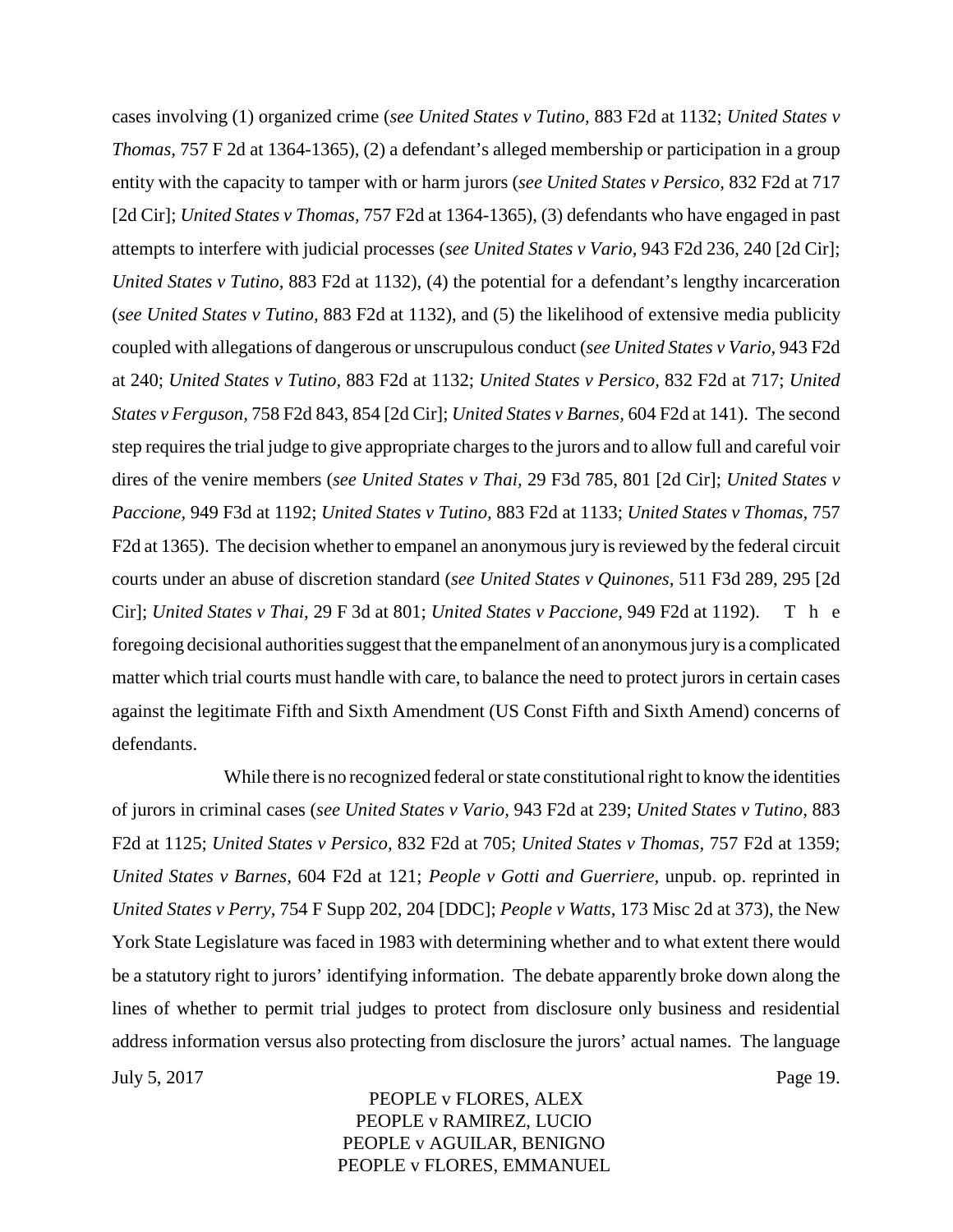that was ultimately enacted in CPL 270.15 expressly provides that trial judges may protect from disclosure only the jurors' business or residential addresses. Paul A. Feigenbaum, then counsel to the Office of Court Administration, objected to the portion of the proposed amendment that limited protective orders to jurors' addresses without also allowing for the nondisclosure of jurors' names. He maintained that New York law already gave trial judges authority to regulate the scope of criminal voir dire proceedings, which implicitly gave them the right to withhold juror names in appropriate circumstances (*see* Letter of Paul A. Feigenbaum dated July 27, 1983, Bill Jacket, L 1983, ch 684, citing as a "*cf*." *People v Boulware,* 29 NY2d 135). Mr. Feigenbaum argued that an unscrupulous defendant armed merely with a juror's name and a telephone book could circumvent the court's protective order shielding address information, and boldly predicted that, were the amendment of CPL 270.15 to be fully appealed, "the Court of Appeals would find that State trial judges have comparable authority [to shield jurors' names from disclosure as well]" (*see* Letter of Paul A. Feigenbaum dated July 27, 1983, Bill Jacket, L 1983, ch 684).

Further amendments to the anonymity provisions of CPL 270.15(1-a) have been proposed during everylegislative session between and including 1991-92 and 2015-16 (*see* 1991 NY Senate Assembly Bill S4905, A7521; 1993 NY Senate Assembly Bill S2628, A5529; 1995 NY Senate Assembly Bill S5211, A8840; 1997 NY Senate Assembly Bill S1134, and A4555; 1999 NY Senate Assembly Bill S0822, A1411, A9652; 2001 NY Senate Assembly Bill S0103, A5759; 2003 NY Senate Assembly Bill S0775, A1542; 2005 NY State Assembly Bill S0661, A8276; 2007 NY Senate Assembly Bill S0615, A0752; 2009 NY Senate Assembly Bill S0569, A1464; 2011 NY Senate Assembly Bill S0947, A6111; 2013 NY Senate Assembly Bill S1513, A2764; 2015 NY Senate Assembly Bill S0412; Jose Maldonado, *Anonymous Juries: What's the Legislature Waiting For?*, 66 NY St BJ 40, 43 [July/Aug. 1994]). These bills each proposed that prosecutors be allowed to make motions to protect from disclosure juror names and addresses, with those motions to be decided under a clear and convincing evidence standard. The bills followed the developed federal law by setting forth delineated factors to be considered by the courts, such as (1) whether the defendant or people associated in an enterprise with the defendant have a history of attempting to tamper with, bribe, or cause physical injuries to or harassment of a juror, (2) the seriousness of the charge(s) against the defendant, and (3) the extent of pretrial publicity. Further, the bills that were July 5, 2017 Page 20.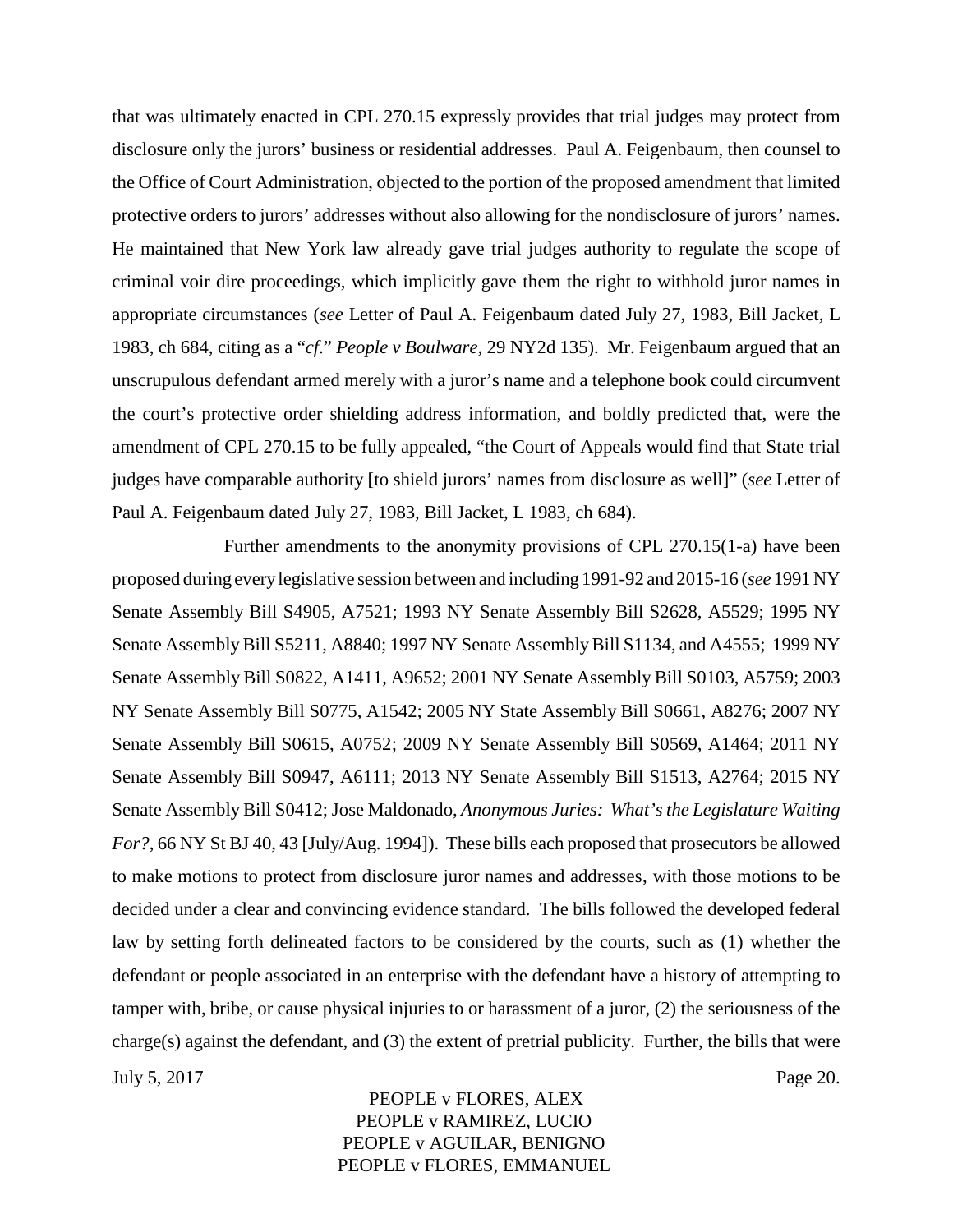proposed in the various legislative sessions since 1991 would have required trial judges, when granting any such motions, to instruct jurors, if requested by the defense, that they not draw any inference from the procedure that is unfavorable to the defendant, and to enlarge the scope and direction of the parties' voir dires to assure that each party has sufficient information on which to exercise challenges. The legislative proposals, however well-crafted theymight have been to address Fifth and Sixth Amendment concerns, were passed, at most, by only one house of the state legislature, but never by both; and thus never signed into law (*see People v Watts,* 173 Misc 2d at 377). Most recently, the proposed amendment to CPL 270.15(1-a), introduced in the Senate for consideration during the 2015-16 legislative session, had no Assembly counterpart. Therefore, the controlling statute on this issue remains the original version of CPL 270.15(1-a), enacted in 1983, which permits the nondisclosure of only the business and residential addresses of jurors to the defendants themselves.

The language of CPL 270.15(1-a) presents a paradox. In any criminal case where a defendant might be inclined toward juror bribery, tampering, physical injury, or harassment, no such inappropriate conduct will be undertaken with respect to any veniremember that is excused from service at the outset of proceedings or who is not selected to sit on the jury from among the members of the jury pool. Rather, the jurors would first need to be selected and finalized for a defendant to then target any particular juror for inappropriate contact. However, by that time, the jurors' names and addresses will already have been disclosed in the normal course of voir dire, and any protective order that might later be issued as to juror identity could not succeed in placing the proverbial toothpaste back into its tube. Therefore, CPL 270.15(1-a) only has practical utility if it is interpreted to allow trial judges to issue protective orders prior to jury selection, as was done here. This necessarily foists upon trial judges the need to be prescient, to "read" people and circumstances, to see what is to be seen, and to act in accordance with the common sense and higher judgment that the court system, lawyers, litigants, and general public may properly expect of the constitutionally elected or appointed jurists of the state.

Here, the trial judge referenced at least five years of experience handling serious felony matters in the Orange County Court. He knew from that experience and from his interaction with jurors that many jurors were reluctant to disclose their identities in serious criminal cases and July 5, 2017 Page 21.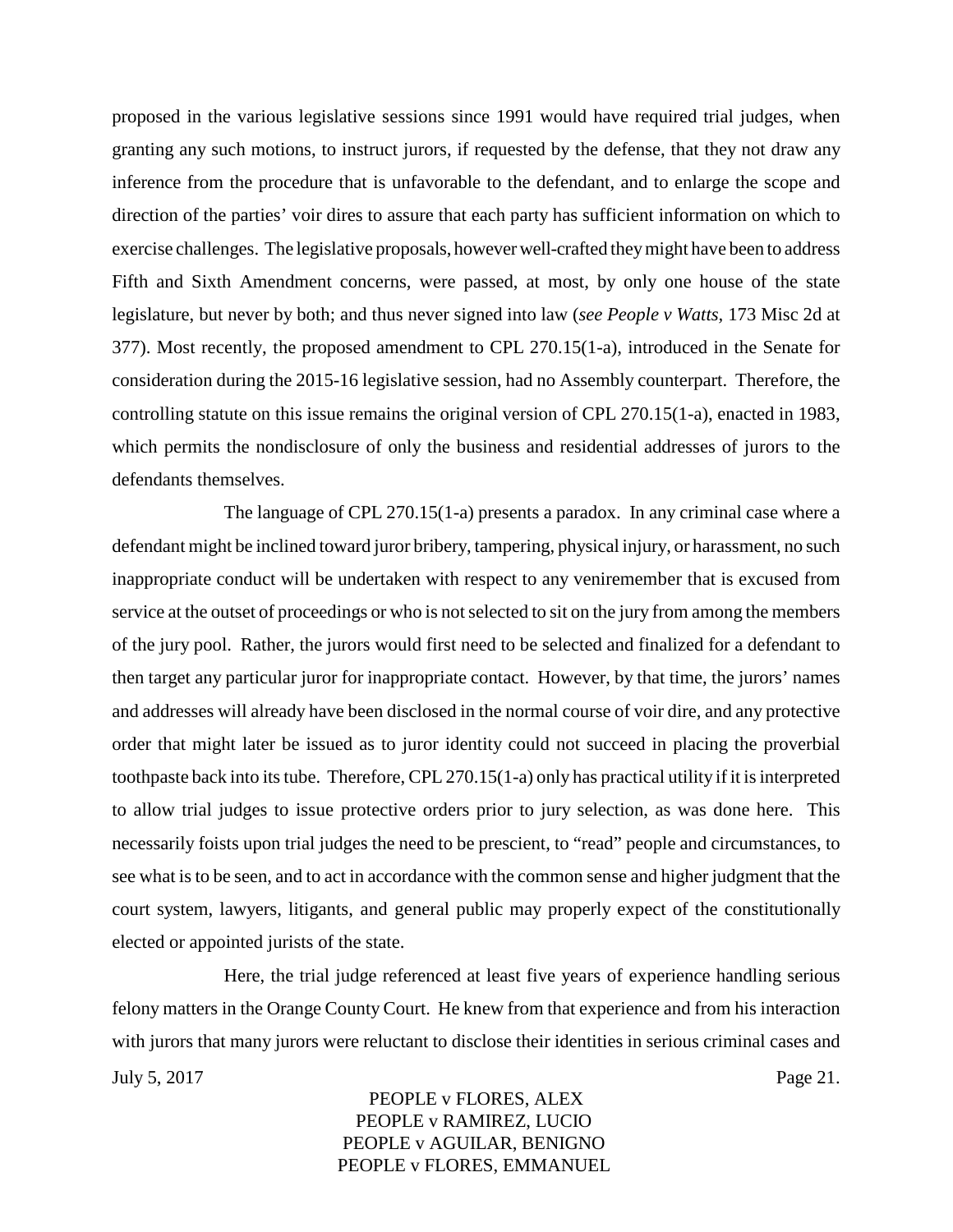were anxious about walking to and from their cars in the courthouse parking lot. The defendants correctly note on appeal that the trial judge did not attribute any specific conduct by them that might warrant a protective order shielding disclosure of juror information. However, trial judges are not mere automatons. The trial judge, in this instance, had presided over the defendants' respective *Sandoval* (*see People v Sandoval,* 34 NY 2d 371) and *Molineux* (*see People v Molineux,* 168 NY 264) hearings regarding their prior criminal histories and bad acts, and was aware of the seriousness of the charges and the gang-related nature of the allegations against them. The trial judge mustered his wisdom, experience, and best judgment in sensing that some form of judicial action was required to protect the jurors. Indeed, the trial judge's comments about the concerns of jurors in prior cases walking to and from their cars at the courthouse parking lot proved to be remarkably prophetic. At the conclusion of jury selection and before the preliminary charge in this matter, a female juror encountered one of the defendants and seven of his friends in the parking lot, resulting in her discharge from the panel as a result of perceived intimidation. We have insufficient information for concluding whether the encounter in the parking lot was coincidental, a deliberate intimidation of the juror, or even perhaps an intentional means of removing an "undesirable" juror from the panel without need of a peremptory challenge, but we assume the trial judge providently exercised his discretion in determining that the removal of this juror from the panel was warranted (*see People v Rodriguez,* 71 NY2d 214, 219; *People v Michael,* 48 NY2d 1, 10).

In my view, the trial judge's issuance of a protective order as to juror address information was proper to the extent applied to the defendants, as the shielding of such information is expressly permitted by statute (*see* CPL 270.15[1-a]). The trial judge's discretionary determination was vindicated by the later encounter between Aguilar and a female juror in the parking lot which, whatever its circumstances, was found sufficient to warrant that juror's removal from the jury. CPL 270.15(1-a) has no practical purpose or benefit at the outset of the jurors' voir dire unless its language is interpreted as giving trial judges the discretion to invoke its provisions upon a good faith assessment that the nature of the case or of the defendants warrant its use in advance of any problems.

In my further view, however, the County Court erred in shielding from disclosure the names of the jurors during voir dire and trial, and in shielding address information from counsel (*cf.* July 5, 2017 Page 22.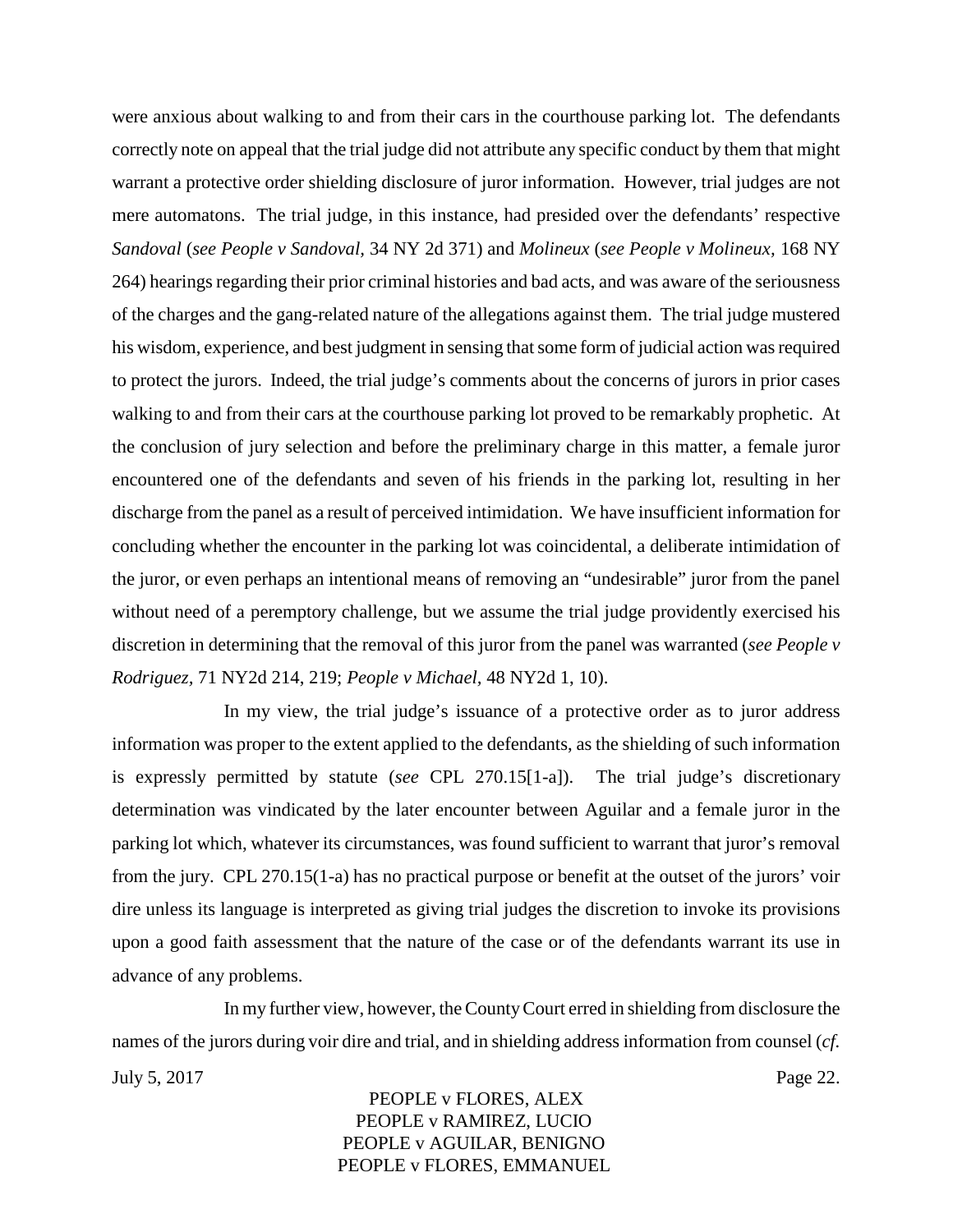*People v Perkins,* 125 AD2d 816, 817), as the express language of CPL 270.15(1-a) does not provide the trial court with such latitude (*see People v Owens,* 187 Misc 2d at 273). Although Paul A. Feigenbaum, counsel to the Office of Administration in 1983, specifically argued that any amendment to CPL 270.15 include a provision allowing for the full withholding of juror names and addresses, the State Legislature did not incorporate that suggestion into the amendment that was enacted. Moreover, the State Legislature, while presented with many opportunities to amend the statute in later years when such amendments were repeatedly proposed, has declined to do so. The fact that federal courts allow judges to more broadly withhold the names, addresses, and ethnic and religious backgrounds of jurors during voir dire in certain cases is of no significant moment here, as New York maypermissiblyprovide defendants with a greater degree of rights than that guaranteed by minimum federal standards (*see In the Matter of Lee TT v Dowling,* 87 NY2d 699, 713; *Matter of Town of Islip v Caviglia,* 73 NY2d 544, 556).

In July of 1983, shortly before the original version of CPL 270.15(1-a) was presented to the Governor for signature, Justice David Ritter of the Supreme Court, Orange County, and later of the Appellate Division, Second Department, empaneled an anonymous jury in the armed robbery trial of defendants Judith Clark, David Gilbert, and Donald Weems, referred to in the vernacular as the "Brinks trial," by withholding both the names and addresses of the jurors (*see* Jose Maldonado, *Anonymous Juries: What is the Legislature Waiting For?* 66 NY St BJ at 41). However, Justice Ritter's decision to do so was not at that time subject to the mandates of the statutory amendment to CPL 270.15. Thereafter, in the 1990 state court assault trial of defendants John Gotti and Anthony Guerrieri, Justice Edward J. McLaughlin of the Supreme Court, New York County, while noting the absence of any federal or state constitutional rights of defendants to the names of jurors, held that CPL 270.15(1-a) permitted a protective order only to the extent of shielding jurors' business and residential addresses. Justice McLaughlin, therefore, denied the portion of the People's motion that sought to also withhold jurors' names from disclosure (*see Order of Court, People v Gotti,* [Sup Ct, NY County, Dec. 15, 1989], reprinted in *United States v Perry,* 754 F Supp 202, 204 [DDC]). The names of the jurors were disclosed in that case despite the fact that Gotti was already known to have compromised a juror in a 1986 federal trial, which resulted in his acquittal on racketeering charges in that earlier matter (*see* Arnold H. Lubasch, *Juror is Convicted of Selling Vote to Gotti," NY Times*, July 5, 2017 Page 23.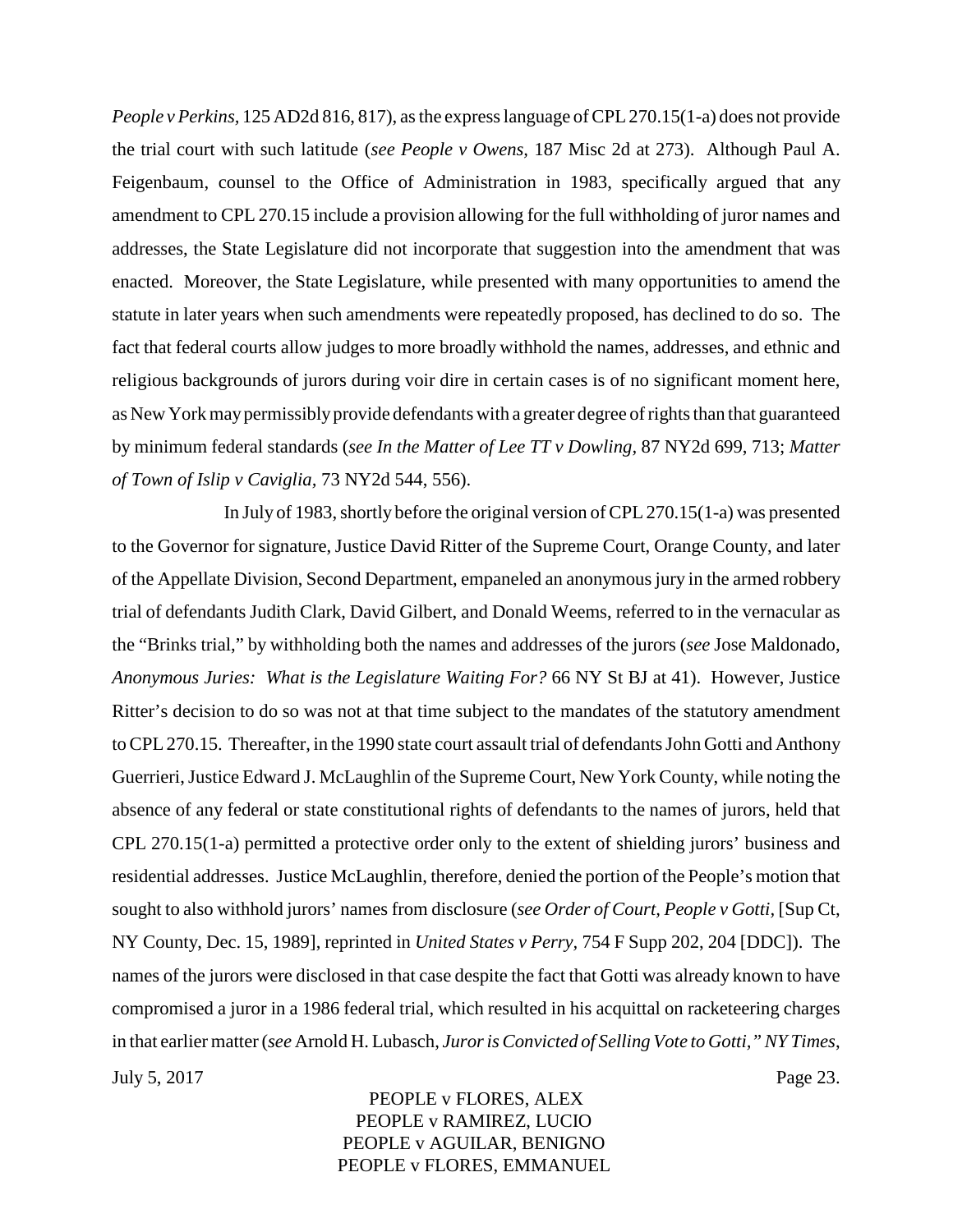Nov. 7, 1992 at 25, col 4).<sup>2</sup>

The foregoing demonstrates that, with respect to juror anonymity, New York's statutory law is more restrictive than federal decisional law. CPL 270.15(1-a), as currently constituted, allows, upon good cause shown, the shielding from disclosure to defendants, at most, the jurors' business and residential addresses. It does not, however, shield their identities. In 1983, concerns were expressed regarding potential abuses, such as where a defendant had access to a juror's name and a telephone directory. Now, more than 30 years later, these concerns are heightened since jurors' addresses, familyrelationships, employment details, and general background information can be immediately obtained at the courthouse from ubiquitous cell phones, tablets, and other electronic devices that are linked to sophisticated computer software, search engines, and social media. In today's world of Internet technology, it may be reasonably argued that CPL 270.15(1-a), which expresslylimits a protective order to jurors' business and residential addresses, affords no real or practical protection whatsoever to jurors who might be exposed in particular cases to bribery, tampering, physical injury, or harassment in the performance of their civic duties.

In contrast, the State Legislature nonetheless recognized in another statute the necessity for protecting juror information, specifically including names and addresses. Judiciary Law § 509(a), which provides for commissioners of jurors to determine the qualification of prospective jurors on the basis of information contained on detailed questionnaires, also provides that "[s]uch questionnaires and records shall be considered confidential and shall not be disclosed" (Judiciary Law § 509[a]). The Court of Appeals has held that Judiciary Law § 509(a) not only protects juror questionnaire forms from disclosure under the Freedom of Information Law (*see* Public Officers Law § 87[2][a]), but also, the "information" reflected on the questionnaires which, if made public, could invade jurors' privacy and safety interests (*see Matter of Newsday, Inc. v Sise,* 71 NY2d 146, 152). The Legislature has, therefore, at least implicitly, acknowledged a legitimate public policy of affording protections against the unrestrained disclosure of prospective jurors'

<sup>&</sup>lt;sup>2</sup>Indeed, FBI recordings reportedly taped John Gotti speaking of tampering with the jury in the state court assault trial before Justice McLaughlin, which also ultimately resulted in an acquittal (*see* Selwyn Raab, "*FBI Taped Gotti Talks About Fixing Jury,*" NY Times, Jan. 8, 1991 § B at 1, col 2).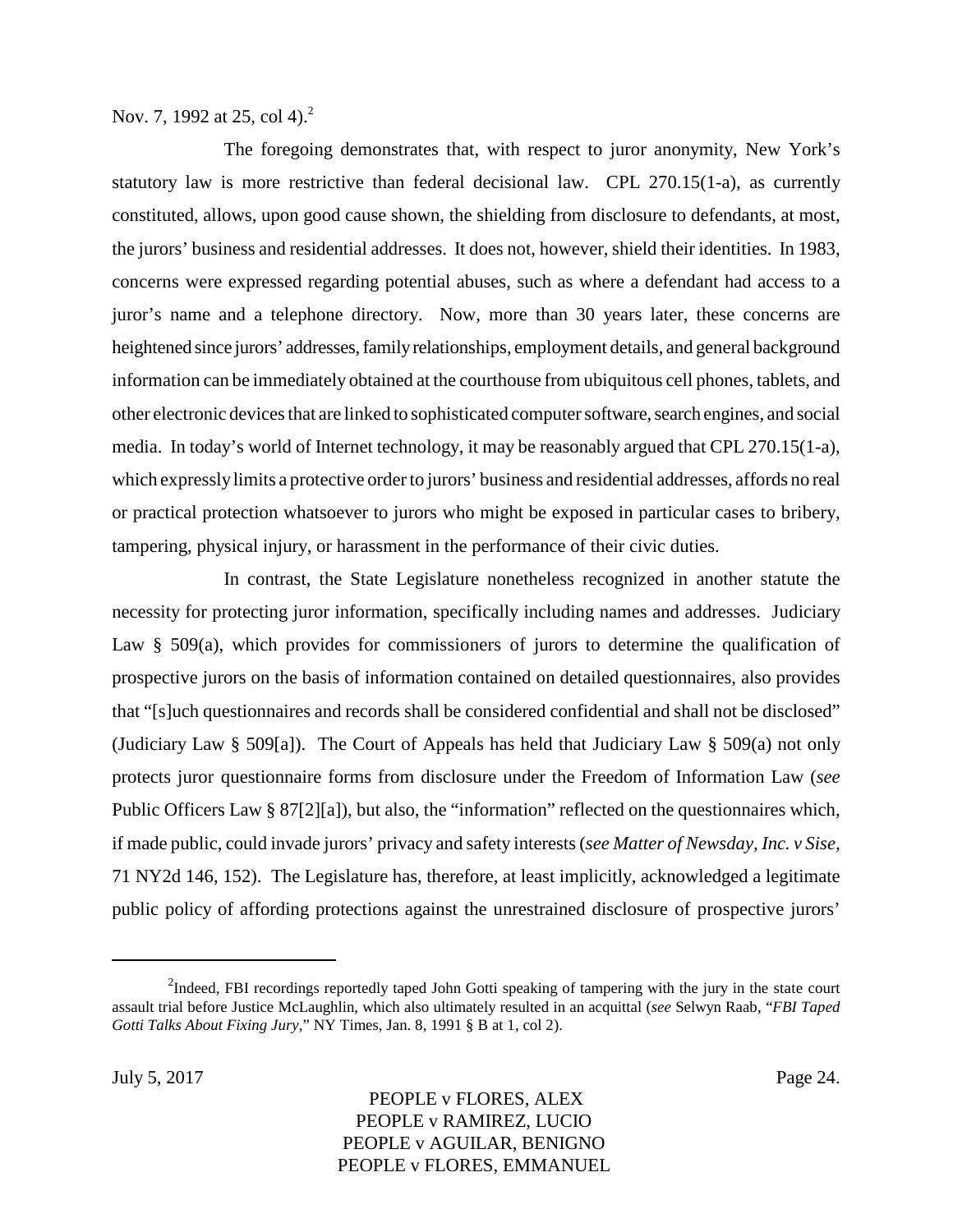identifying information, for the sake of both their privacy and safety. Notably, the confidentiality of the jurors' questionnaire is a blanket rule made for all types of cases, and requires no threshold showing that jurors be actually at risk of misconduct by any particular criminal defendant or other person or entity. Judiciary Law  $\S 509(a)$  is a recognition by the State Legislature of the privacy and safety interests of the citizenry when summoned for jury service. However, the extent to which the broad protections of that statute may be reconciled with the limited protections of CPL 270.15(1-a) is beyond the scope of these appeals.

Our unanimous conclusion that the County Court erred under CPL 270.15(1-a) in not disclosing juror names during jury selection and trial, and in not immediately disclosing address information to counsel, does not end our inquiry. The trial decisions of Justice Ritter in *Clark, Gilbert, and Weems,*Justice McLaughlin in *Gotti and Guerrieri,* and Justice Goldberg in *Watts,* were never appealed as to issues relating to an anonymous jury and, therefore, no appellate division has yet had occasion to consider whether a violation of CPL 270.15(1-a) is subject to a harmless error analysis.

Under the circumstances of this case, the error of the County Court in not disclosing jurors' names during jury selection and trial, and of not making address information immediately available to counsel, was harmless. I reach this conclusion upon consideration of the following five factors:

First, the federal and state authorities discussed above reveal that the disclosure of jurors' identities to criminal defendants is not a recognized constitutional right (*see United States v Vario,* 943 F.2d at 239; *United States v Tutino,* 883 F 2d at 1125; *United States v Persico,* 832 F 2d at 705; *United States v Thomas,* 757 F 2d at 1359; *United States v Barnes,* 604 F 2d at 121; *People v Gotti and Guerrieri,* [Sup Ct, NY County, Dec. 15, 1989], unpub. op. reprinted in *United States v Perry,* 754 F Supp at 204; *People v Watts,* 173 Misc 2d at 373). Assuming, arguendo, that the issue were to have such constitutional import, even certain nonfundamental constitutional errors are excused when the error is harmless beyond a reasonable doubt; ie., where the evidence of the defendant's guilt is overwhelming and there is no reasonable possibility that the error might have contributed to the defendant's conviction (*see Chapman v California,* 386 US 18, 23; *People v Cedeno,* 27 NY3d 110, 121-122; *People v Felder,* 47 NY2d 287, 295-296; *People v Crimmins,* 36 July 5, 2017 Page 25.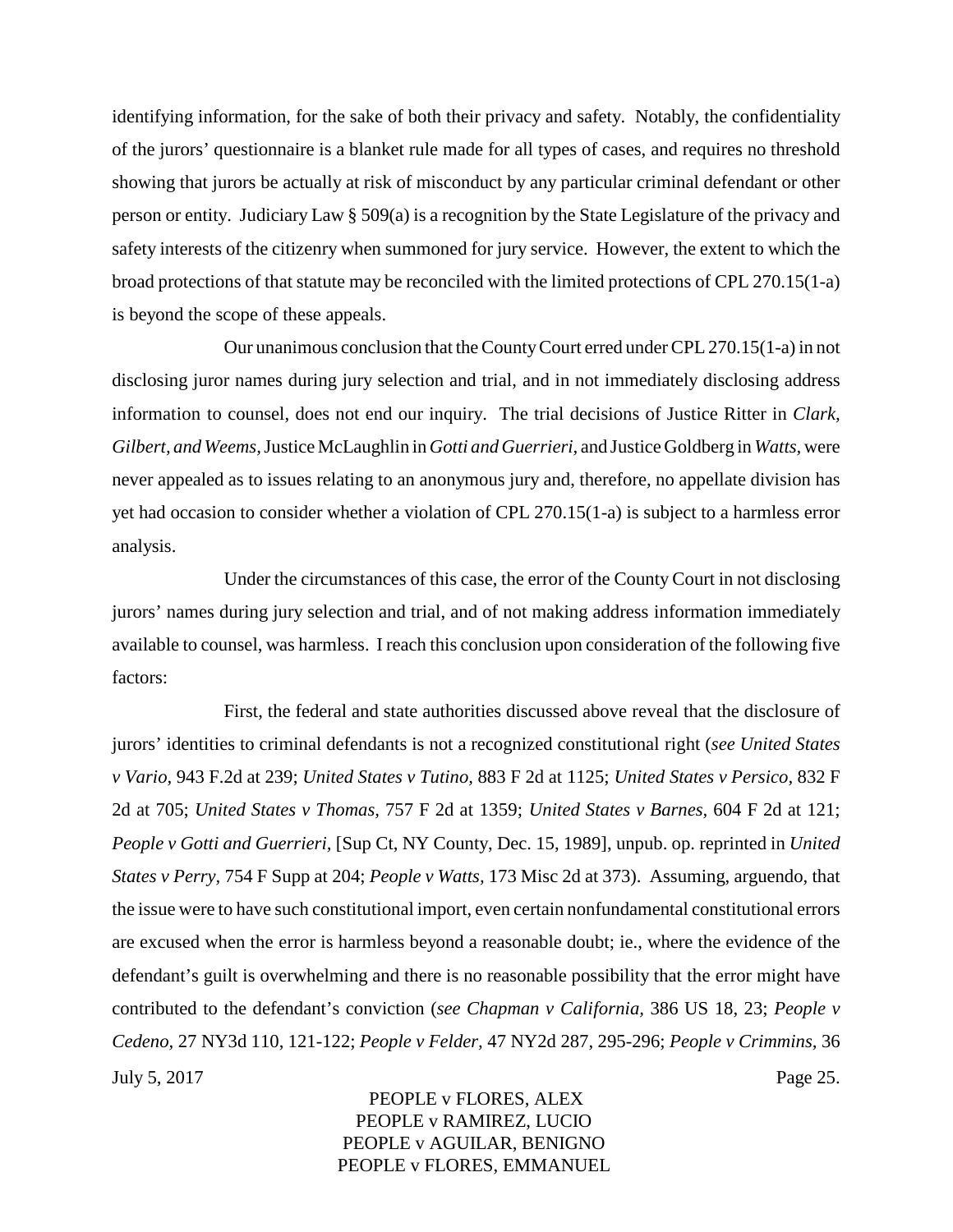NY2d 230, 242).

Second, since the defendants' right to juror names is statutory rather than constitutional, the harmless error standard that should actually be applied here is whether the defendants' conviction is supported by overwhelming evidence of guilt, and there is no significant probability that the jury would have acquitted the defendants had it not been for the error or errors which occurred (*see People v Ayala,* 75 NY2d 422, 431; *People v Crimmins,* 36 NY2d at 242). This standard is less than that exacted in instances of nonfundamental constitutional error and does not require that the defendants' guilt be proven "indisputably" (*People v Ayala,* 75 NY2d at 431; *see People v Schaeffer,* 56 NY2d 448, 455).

Here, the evidence of the defendants' guilt was overwhelming, and there is no significant probability that they would have been acquitted had the jurors' names been disclosed or their addresses immediately provided to counsel. Evidence of the crimes was provided by two civilian eyewitnesses and the victim, Freddy Gonzalez, who testified that various defendants whom they personally knew were engaged in the gang assault upon Gonzalez. Gonzalez's diagnosed wounds were consistent with the described events. Ramirez was observed leaving the scene in a Jeep Cherokee that was stopped by police only a few blocks from the scene, and he was identified by the witnesses at the traffic stop approximately half an hour after the assault occurred. Further, a baseball bat was used in the assault upon Gonzalez, and a bat containing what appeared to be blood was recovered from the Jeep Cherokee. DNA evidence, which was introduced at the trial, matched the blood on the bat recovered from the vehicle to Gonzalez, the assault victim. The DNA evidence also matched Gonzalez's blood with stains found at the scene of the assault. As explained by Detective Cortez, a bandana found on the vehicle's steering column was comprised of colors similar to the ones attributed to the Le Eme gang. Finally, the Jeep Cherokee observed leaving the scene of the assault, with its broken brake light, was registered to the father of A. Flores and E. Flores. They and the other defendants belonged to a rival gang of Gonzalez's gang, BBK, and there had been a prior incident and arrest history between Aguilar and the complainant, Gonzalez.

The defendants' alibi defenses were necessarily rejected by the jury. Each alibi witness was aware of the charges pending against the defendants but was impeached on crossexamination for failing to ever make his or her information available to law enforcement authorities July 5, 2017 Page 26.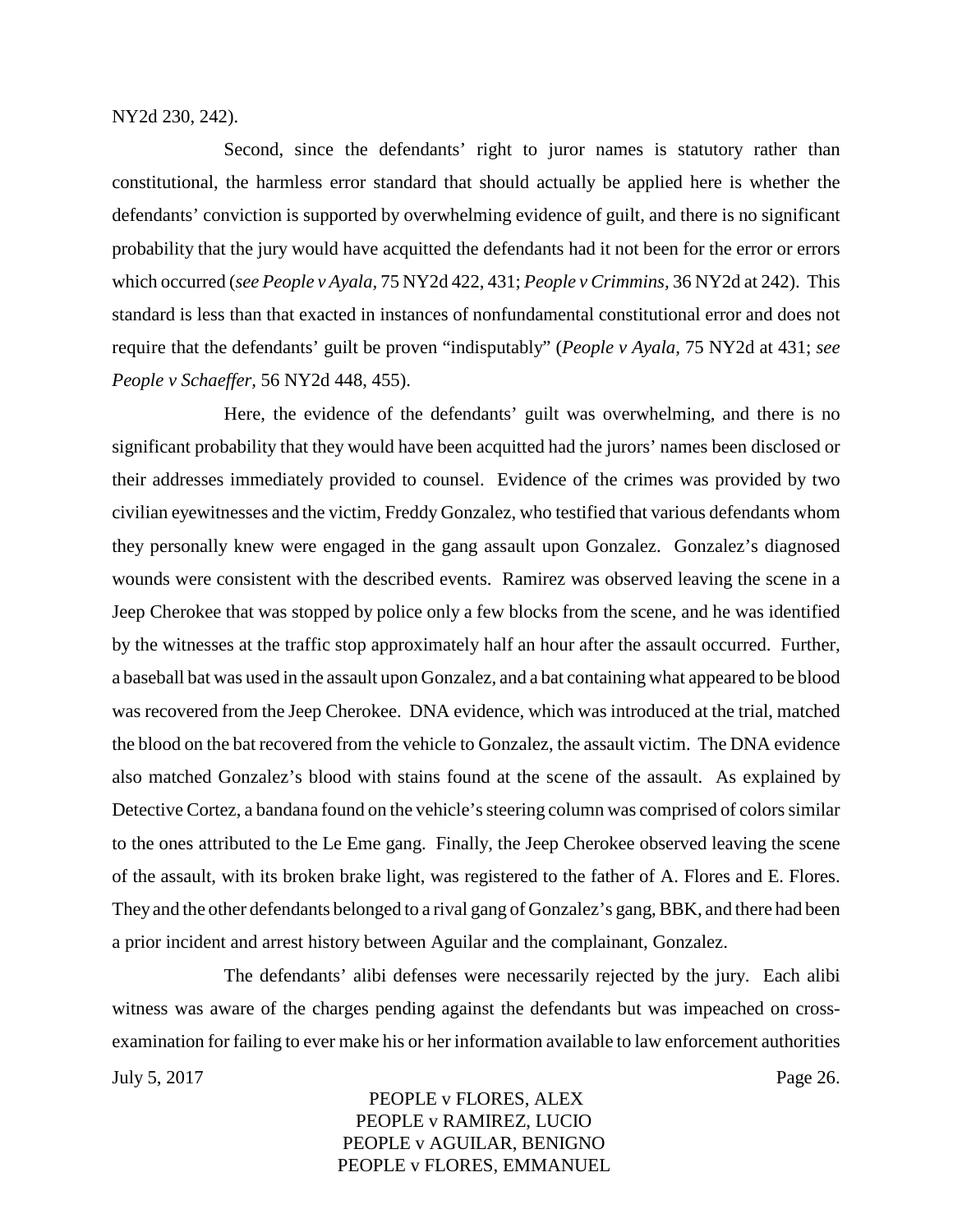(*see People v Miller,* 89 NY2d 1077, 1079; *People v Dawson,* 50 NY2d 311, 321; *People v Lindsay,* 131 AD3d 625, 625-626; *People v Joseph,* 97 AD3d 838, 839; *People v Felipe,* 66 AD3d 919, 919- 920; *People v Wright,* 62 AD3d 916, 918). Moreover, the various witnesses, who were relatives of the defendants with an interest in their acquittals, could not account for all of the defendants' whereabouts during the generally relevant time frame, and Ramirez's sister conceded that she had given her brother the Jeep Cherokee that evening when he left an event with Bravo, Vaccaro, and Perez. Similarly, Aguilar's live-in girlfriend conceded on cross-examination that at approximately 1:30 a.m. on the morning in question, Aguilar had a telephone conversation with someone identified on the caller I.D. as Ramirez, and that Aguilar left their home immediately after the call.

In addition to the overwhelming evidence of the defendants' guilt, there is no significant probability that the defendants would have been acquitted but for the County Court's failure to disclose the jurors' names and immediately provide address information to counsel. The record is devoid of any evidence that the nondisclosures impaired or prejudiced a full and proper voir dire of prospective jurors or the exercise of appropriate for cause or peremptory challenges. The defendants' attorneys, as a group, did not agree upon, and did not press the court for, any special instruction regarding the jurors' anonymity. To the extent that the ethnic backgrounds of the veniremembers may have been a consideration to all attorneys during jury selection, and the nondisclosure of their names might arguablyhave hindered anysuch assessments, nothing prevented any of the attorneys from nevertheless asking potential jurors during voir dire about their ethnic and cultural backgrounds, or from having a fair opportunity to ask questions about any other relevant matter (*see* CPL 270.15[1][c]; *People v Steward,* 17 NY3d 104, 110; *People v Jean,* 75 NY2d 744, 745).

A third factor leading to a harmless error conclusion involves the nature of the trial court's error. Some jury-related errors that violate statutory procedure are so fundamental that they cannot be overlooked as harmless, such as the denial to the defendant of the statutorily guaranteed number of peremptory challenges during jury selection (*see People v Marshall,* 131 AD3d 1074), providing jury readback of only the prosecutor's summation over defense counsel's objection (*see People v Sullivan,* 160 AD2d 161, 163-164), and failing to apprise counsel of the entire content of a jury's note issued during deliberation (*see People v Walston,* 23 NY3d 986, 990; *People v Tabb,* July 5, 2017 Page 27.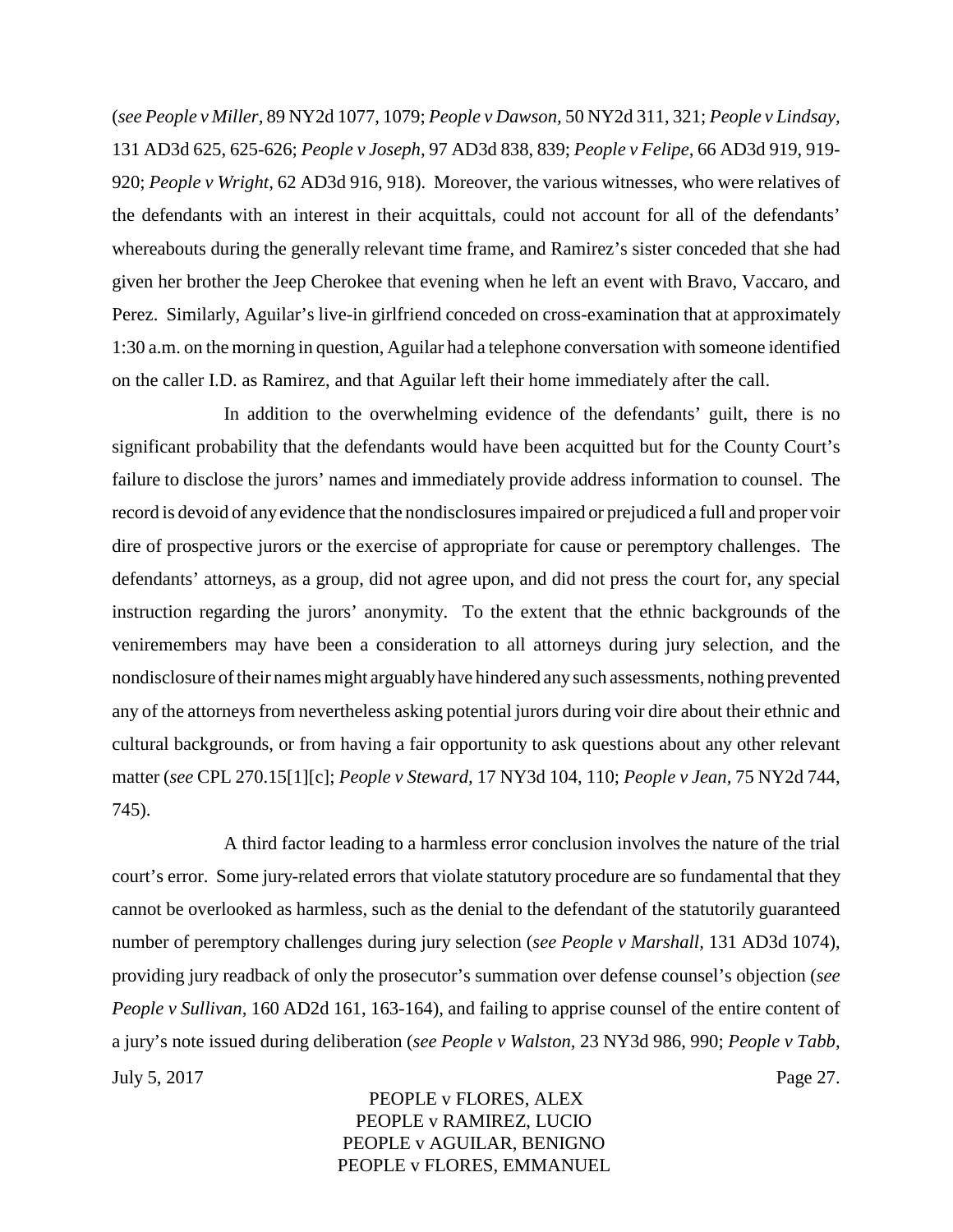13 NY3d 852, 853; *People v Kisoon,* 8 NY3d 129, 135; *People v O'Rama,* 78 NY2d 270, 279). However, some jury-related errors are subject to a harmless error analysis, such as *Sandoval* violations (*see People v Grant,* 7 NY3d 421, 424), failing to swear jurors immediately upon their selection rather that just before preliminary instructions (*see People v Quinones,* 18 AD3d 330, 331), revealing the defendant in shackles to the jury (*see People v Clyde,* 18 NY3d 145, 148), and making mistakes in substantively charging the jury (*see e.g., People v Robinson,* 1 AD3d 985, 986-987). Here, the County Court's error did not prejudice or impede a thorough and fair voir dire of the veniremembers, the presentation of evidence, defenses, or proper jury charges, or the arguments of counsel.

I disagree with the defendants' argument in their replybrief that the failure to disclose the jurors' identities is a "mode of proceedings" error that requires reversal of the convictions regardless of issues of preservation or other circumstances. Not every procedural misstep is a mode of proceedings error, as the term is reserved for only the most fundamental of trial flaws (*see People v Mack,* 27 NY3d 534, 540-541, citing *People v Becoats,* 17 NY3d 643, 651). Mode of proceedings errors are limited to situations when a court acts outside of its jurisdiction, or deprives a party of a jury trial, or "where there was a fundamental, nonwaivable defect in the mode of procedure" (*People v Patterson,* 39 NY2d 288, 295, *affd* 432 US 197). In this case, the defendants were not deprived of any objectively articulable benefit and protection associated with the right to a trial by jury, including the jurors' participation in meaningful voir dires, their acceptance of the requisite oaths, their attentiveness to the evidence presented and to the arguments of counsel, their understanding of the judge's rulings and charges, and their participation in a deliberative process resulting in the verdicts.

Fourth, on the issue of harmless error, the County Court mitigated its error by ultimately agreeing to retain the jurors' names for the defendants' counsels so that they could contact the jurors after the trial and determine whether any posttrial grounds existed on which to impeach the verdict. Either the defense counsels did not contact the jurors after the trial, or if they did, they obtained no information from which to impeach the verdicts, as the record reflects no motion by any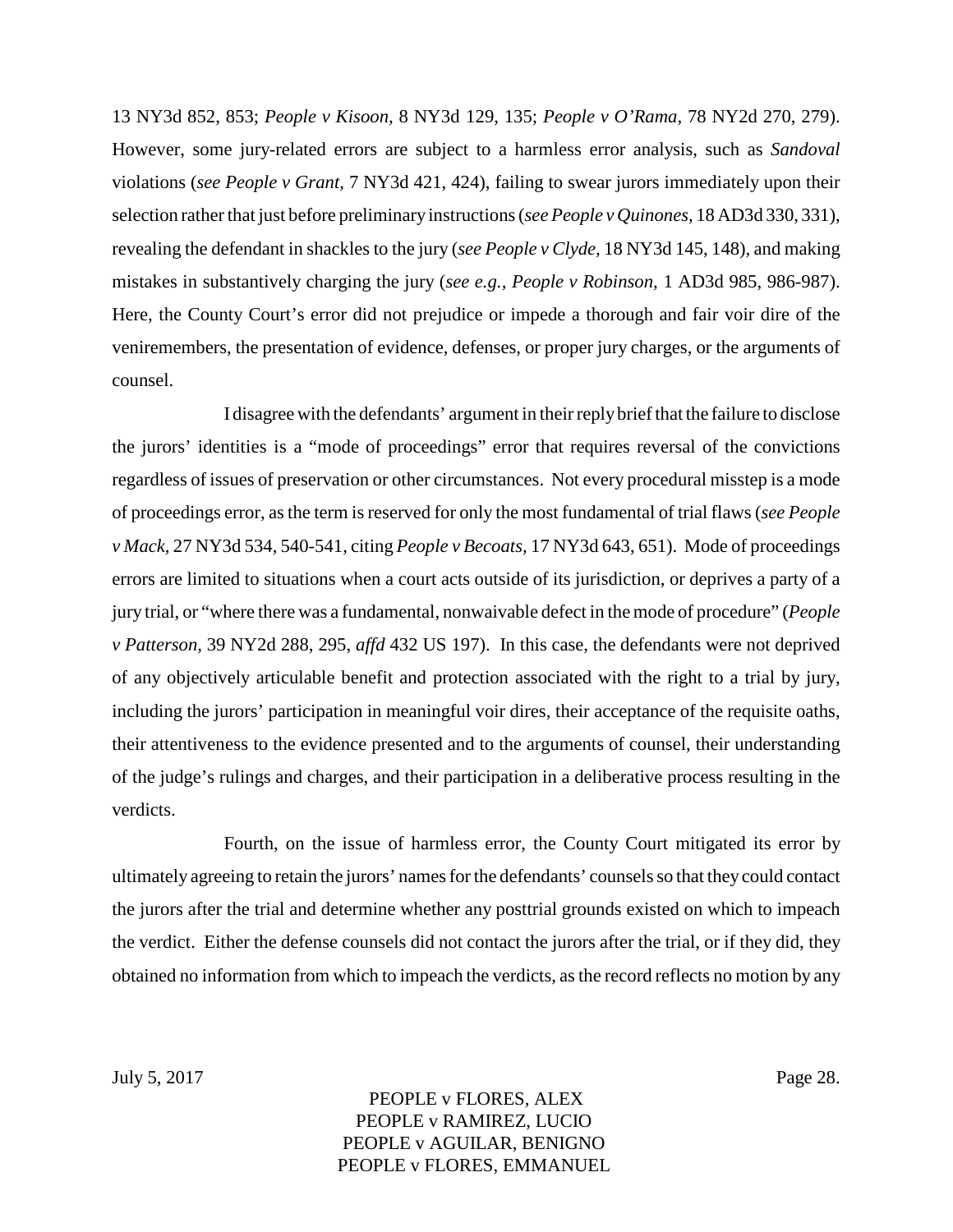defendant for posttrial relief on this issue under CPL 330.30(2) or 440.10(1)(f).<sup>3</sup>

Fifth, the various cases outside of New York that have considered the dual issues of anonymous juries and harmless error have each uniformly concluded, at federal and state levels, that error in the empanelment of an anonymous jury is subject to harmless error analysis (*see United States v Fernandez,* 526 Fed Appx 270 [4th Cir]; *United States v White,* 698 F3d 1005 [7th Cir]; *United States v Dinkins,* 691 F3d 358 [4th Cir]; *United States v Morales,* 655 F3d 608 [7th Cir]; *United States v Mansoori,* 304 F3d 635 [7th Cir]; *United States v Sanchez,* 74 F3d 562 [5th Cir]; *Wren v Fabian,* 2008 WL 4933950 2008, US Dist LEXIS 92637 [D Minn, No. 14, 2008, No. 07- 4313 (JNE/USM)]; *State v Sundberg,* 349 Or 608 [Sup Ct Oregon]; *Major v State,* 873 NE2d 1120 [Ct App Indiana]; *State v Brown,* 280 Kan 65 [Sup Ct Kansas]; *State v Tucker,* 259 Wis 2d 484 [Sup Ct Wisconsin]; *State v Kelly,* 263 Or App 361 [Ct App Oregon]). Conversely, no other court has held, as do my colleagues here, that issues involving anonymous juries are ineligible for harmless error analysis. The majority's holding that harmless error cannot be applied here is an outlier contrary to the weight of national judicial opinion.

Mycolleagues in the majorityfavor a reversal of the instant convictions on the ground that the causal effect of the CPL 270.15 error is of such significance that it cannot lend itself to a harmless error analysis, as it undermines the self-standing right to a fair trial. At the same time, however, they concede that the effect of the error is not even knowable. Notably, cases where trial error has been incurable under harmless error analysis involve errors where prejudice to the defendant is knowable, articulable, or contrary to fundamental constitutional rights. Here, the significance of the CPL 270.15 error is, at best, speculative and, according to certain federal and state decisional authority, not even constitutional in nature. I respectfully disagree with my colleagues that harmless error should be inapplicable where, as here, the statutory violation does not involve any definite or ascertainable harm arising from, for example, the screening of jurors, the persuasiveness of attorney argument, the admissibility, sufficiency, and weight of the evidence, the propriety of jury instructions, or the deliberative process of the jury, but instead involves only conjecture and speculation. Further, I note the incongruity that would result if our Court were to

 $3$ Defendant Aguilar apparently made a postverdict CPL 330.30 motion on unrelated grounds.

July 5, 2017 Page 29.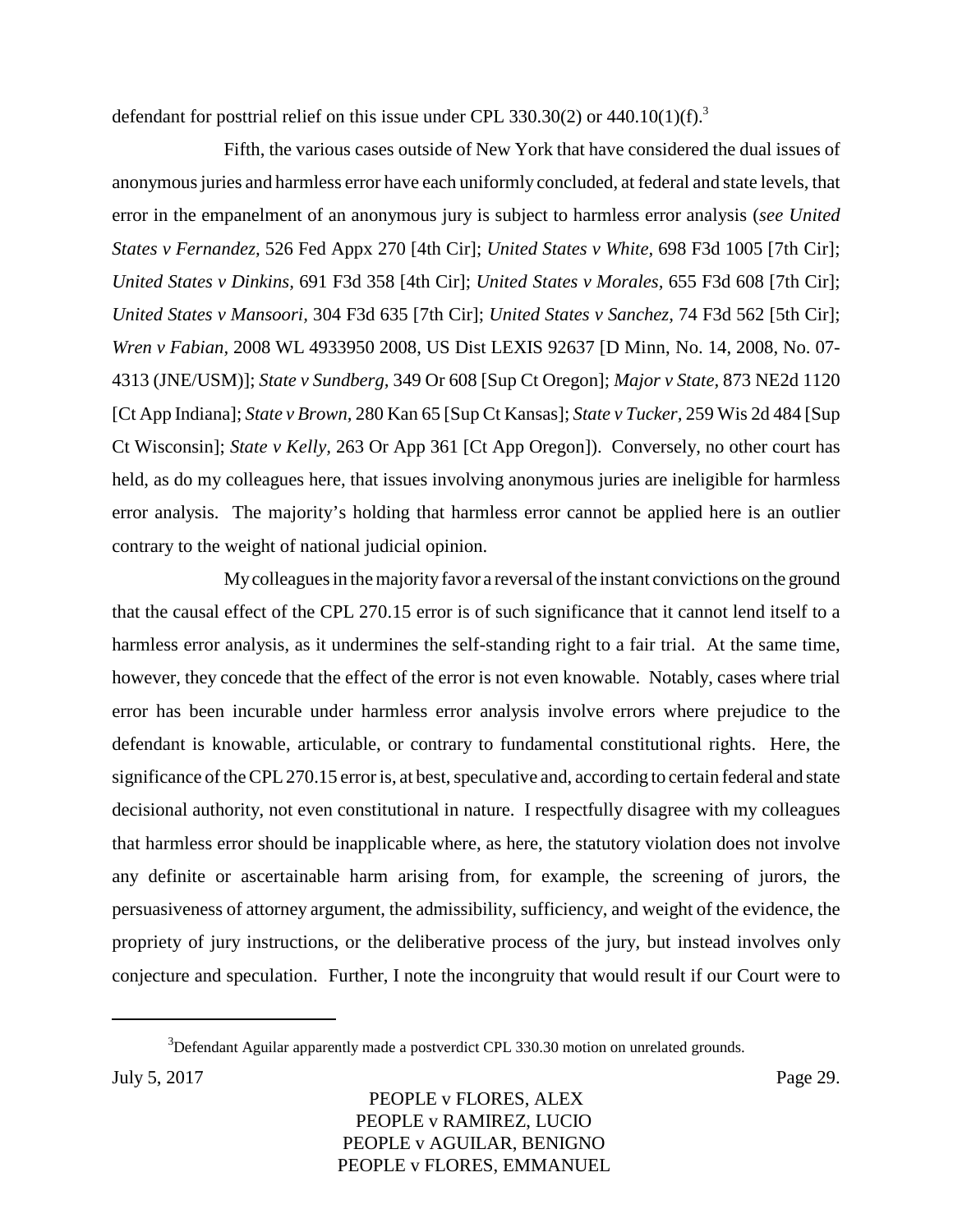conclude that a CPL 270.15 error was of such magnitude as to be beyond harmless error analysis, while at the same time, the federal court system and some of our sister states have well-developed rules for the use and management of anonymous juries and apply harmless error analysis to violations of those rules.

Accordingly, under the circumstances of this case, the County Court providently exercised its discretion in shielding from disclosure to the defendants the addresses of the jurors. I also conclude that while the court erred in not disclosing during jury selection and trial the actual names of the jurors, and in not disclosing address information to counsel during voir dire, such error was harmless.

I suggest that if the State Legislature deems it proper, it should further examine the extent to which the discretionary authority of trial courts under CPL 270.15(1-a) to withhold juror information reflects current and appropriate concern for jurors' safety in cases that may involve jury bribery, tampering, harassment, or physical harm, particularly in light of the electronic search technology that has developed since the enactment of CPL 270.15(1-a) in 1983. Persons' lives and physical safety may truly be at stake. Until such time that CPL 270.15(1-a) is amended, if at all, trial judges must adhere to the statutory provisions and not issue protective orders as to any juror information other than, at most, their business and residential addresses.

Since I vote to affirm the judgments of conviction, a brief discussion is warranted as to the remaining issues raised on the appeals.

#### III. Legal Sufficiency and Weight of the Evidence

I agree with the majority that the defendants' challenges to the legal sufficiency of the evidence were unpreserved for appellate review (*see* CPL 470.05[2]; *People v Kolupa,* 13 NY3d 786; *People v Payne*, 3 NY3d 266, 273). I also agree with the majority that, in any event, viewing the evidence in the light most favorable to the prosecution (*see People v Contes,* 60 NY2d 620), it was legally sufficient to establish the defendants' guilt beyond a reasonable doubt. Moreover, as discussed by the majority, the verdicts of guilt were not against the weight of the evidence (*see People v Romero*, 7 NY3d 633).

IV. Suppression of Identification Testimony and Expert Testimony on Gang Culture

I agree with the majority that the hearing court properly denied that branch of July 5, 2017 Page 30.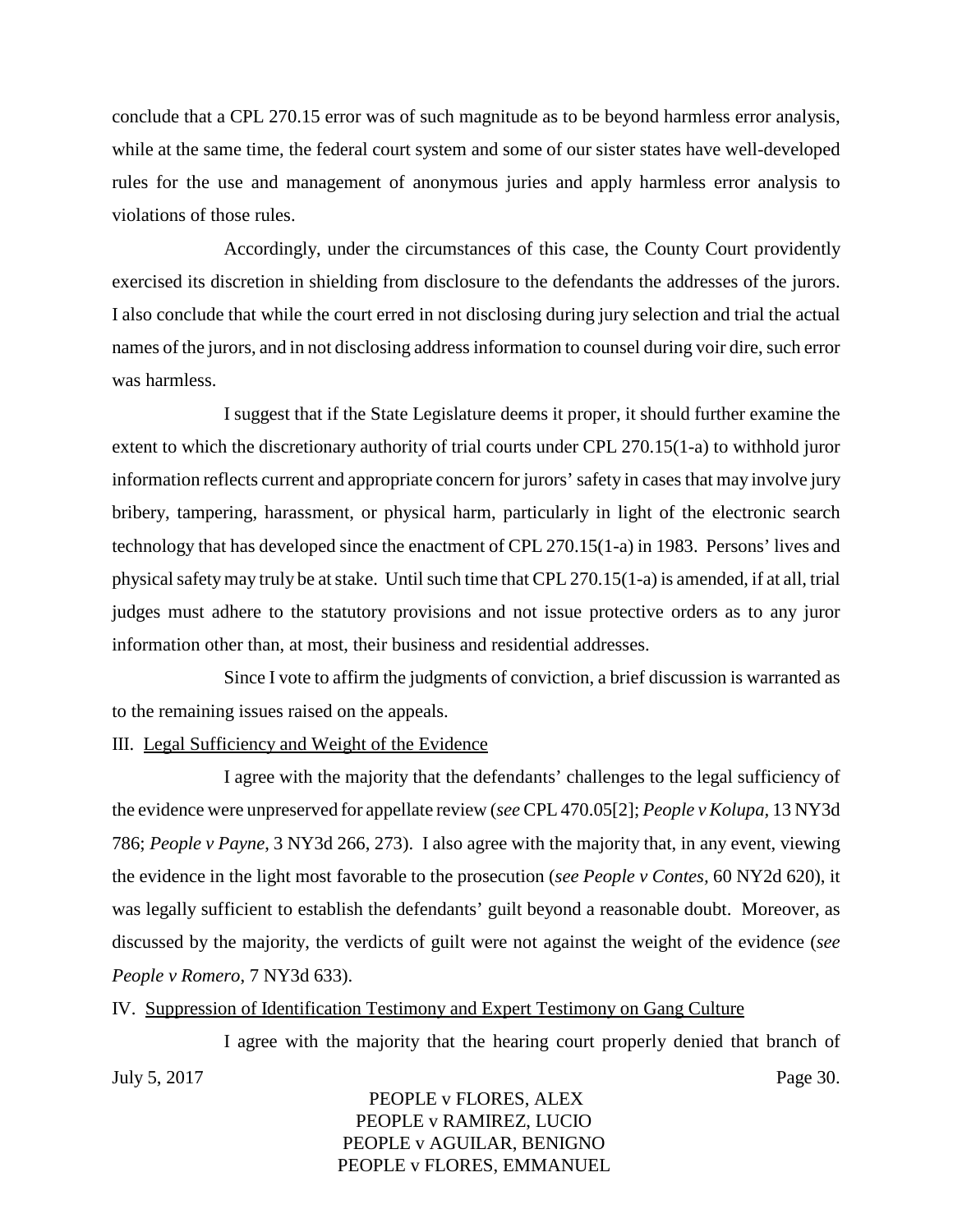Ramirez's omnibus motion which was to suppress identification testimony. I also agree with the majority that the defendants' contentions regarding the expert testimony presented at trial on gang culture in general and as to the specific customs and practices of rival gangs in the City of Newburgh, and regarding the qualifications of the People's witness as an expert in those areas, are partially unpreserved for appellate review and, in any event, without merit.

#### V. Excessive Sentence

The crimes of which each defendant was convicted involved coordination, weapons, violence, and apparent gang-related rivalry and animosity. The injuries sustained by Gonzalez included bone fractures, lacerations, stab wounds, and a punctured lung. None of the defendants expressed any remorse at the time of his sentence, as the defendants maintained their innocence despite overwhelming evidence of their guilt.

Ramirez was charged in 1997 for gang assault in the first degree and related charges, absconded from the jurisdiction, became the subject of a bench warrant, and lived in Iowa for 11 years until the charges were disposed of in New York as a misdemeanor. The sentences imposed here on the top count of gang assault in the first degree, which were 7 years less than the maximum permissible (*see* Penal Law § 70.02[1][a]; 3[a]) and less than what the People requested, were not excessive (*see People v Suitte,* 90 AD2d 80, 84).

Aguilar received a sentence of imprisonment on his conviction of gang assault in the first degree that was two years longer than the sentences imposed on his codefendants for the same offense. However, Aguilar wielded the knife that was used to stab his victim in the chest and puncture a lung. The presentence report described Aguilar as a serious, violent, and deadly threat to the community. The sentence imposed on the top count was five years less than the maximum permissible sentence (*see* Penal Law § 70.02[1][a]; 3[a]) and less than what the People requested. The sentences imposed upon Aguilar were not excessive (*see People v Suitte,* 90 AD2d 80).

Similarly, the sentences imposed upon A. Flores and E. Flores were not excessive (*see id.* at 84).

The defendants' remaining contentions are without merit.

ORDERED that the judgments are reversed, on the law, and a new trial is ordered.

July 5, 2017 Page 31.